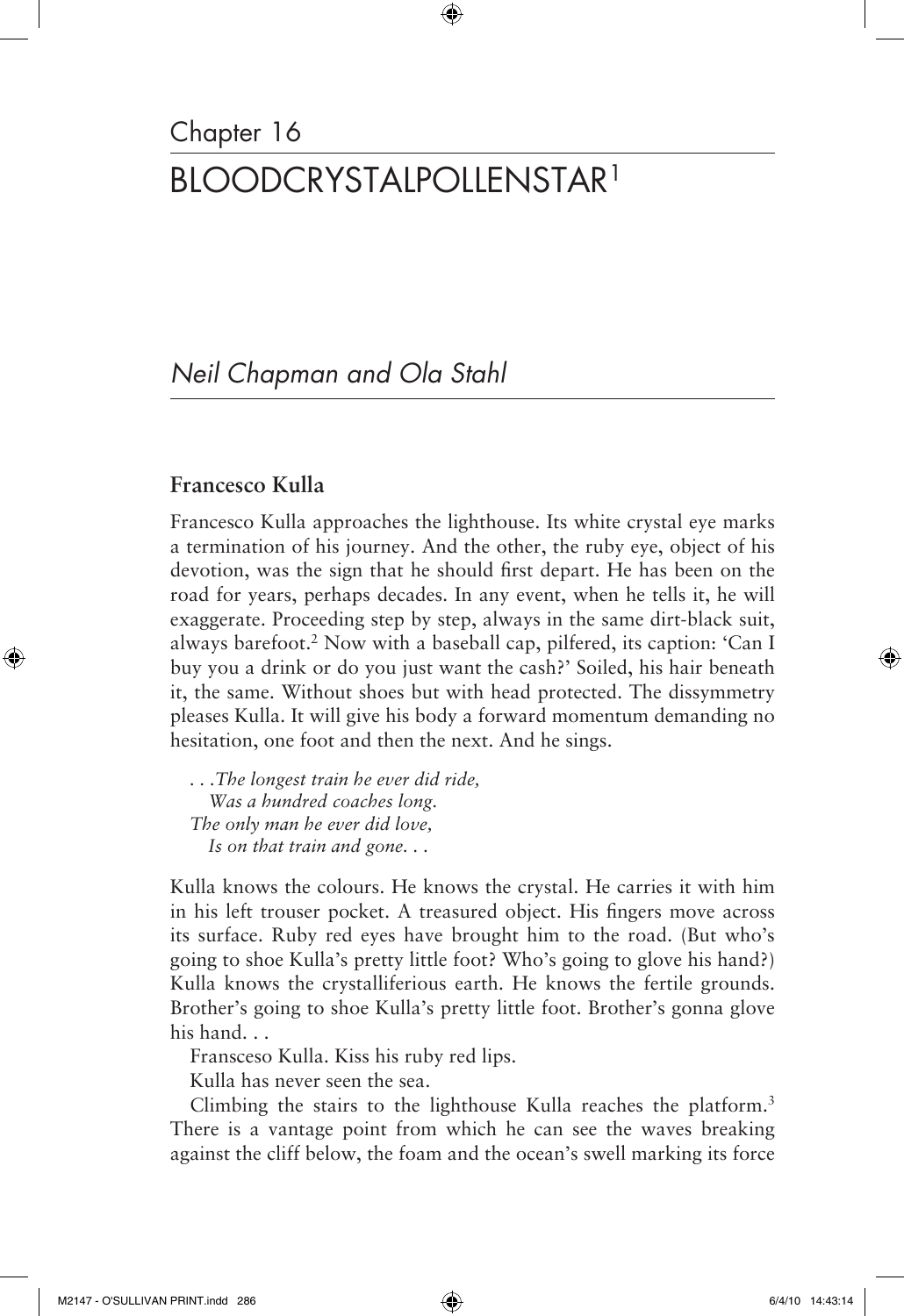on the rock. The lighthouse's faceted window allows him to see an interior into which there is provided no access. At the centre, a lamp and its prisms. Two panes in the window have been replaced with a glass tinted turquoise. He imagines the beam split, a division within the spread of its rays, sits for a moment, hangs his arms over the balustrade, squints at the horizon. The sun blinks on the water. Kulla rests. His feet carry the dirt of innumerable countries. He inhales. The air tastes different. And as he closes his eyes, the ruby red eyes of Christ are the eyes of sea-birds, are the eyes of the sun and of the moon, are the eyes of his father, and the eyes of the land, the soil, the dust, the molecular-eye; this crystalliferous aspect.<sup>4</sup>

 $\forall$ 

Kulla leans back and opens his eyes to the autumn sky – these squinting human eyes. The sun reflects in the crystal cylinder of the lighthouse. Kulla counts the steps of the sun; immerses himself in the sun's play on the water. His thoughts canter on the rhythms of light. A momentary lapse in consciousness, but he is alerted, and resurfaces.

Letting his gaze wander, there is another lighthouse, a beacon, situated amongst the cliffs at the water's edge. It too catches rays and sends them refracted through the rays of the other. Interplay. No shadows, only light. Light cutting across the sky, light turning the surface of the water into a plane of infinite variation. Light rendering the universe rhythmical.

He remains on the platform for a moment, hypnotised, counts the sun's descending steps, observes the water: its surface; trying to grasp the nature of the shifting interactions of light. And his attention is drawn to another part of the vista before him. Some yards out to sea, beyond the cliff, piercing the water, a ridge of rock, perfectly round, visible only when the ocean's swell recedes. The water contained within this circular frame forms a pond. A pond in the sea. And for a moment, between the waves, a still surface is revealed – infinitely thin, perfectly blank: mirror in the ocean. With all the attentiveness he can muster, before the next wave, Francesco studies this sight that seems to confound the ocean's fluid mechanics. And he watches the waves' cycle repeat, alternating his attention from one part to another all the better to grasp the whole that will not give itself to the eye's instantaneous apperception.

Allowing himself now to relax, he employs his vision's own rhythmical sensation – no analysis; no reasoning. The light emanating from the crystal cylinders of the two beacons is reflected in the pond in the sea. And beneath the play of lights across its surface, bland and still, a fractured mirror image of the landscape appears. This abundance of fractal universes. Kulla looks up at the sky. The dull circle of his thoughts:

⊕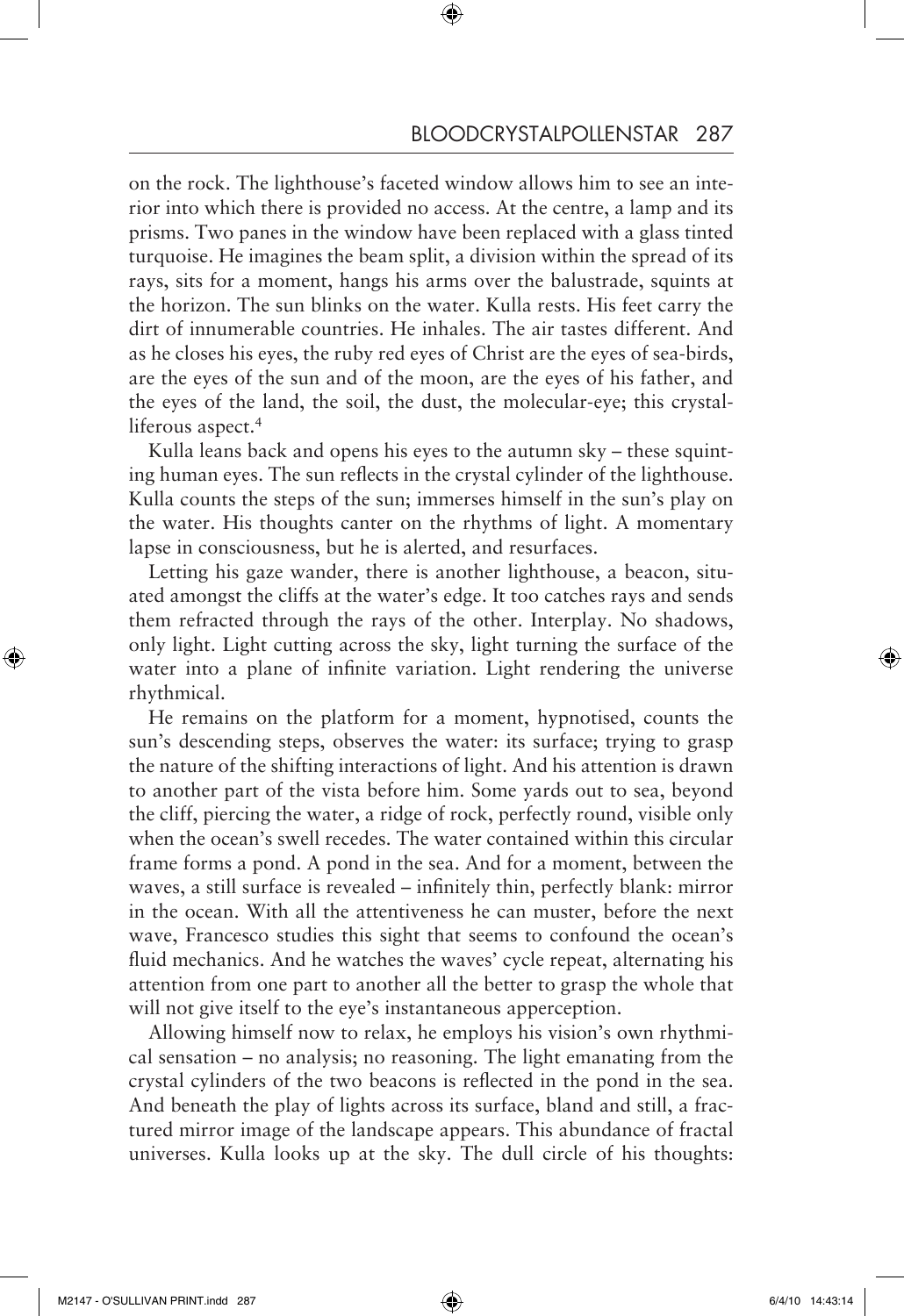either the images are distributed by the two crystal beacons – cast across distances onto the mirror surface of the pond – or the images are somehow contained by it, disseminated from it.



Francesco Kulla knows well the ruby red eyes that had made him flee in joy, abandoning the confines of a domestic life; that had brought him to the land's end and to this crystal eye submerged in water; microscopic layers constituting the corneas of the optical mechanism of crystal cylinders in a twisted, acrobatic anatomy.

As he descends the steps to make his way towards the beach, something still puzzles Kulla: a question, the answer to which might be his destiny. But his thirst rises and he is lost again to the crystalline ocean.

#### **Bernie N. Galls**

⊕

The poet's voice splits.

It happens in a way that allows him to mark the moment precisely. He is reciting a line. *Sister's gonna kiss, my ruby red lips*.

Bernie N. Galls' voice split.

It diverged. An alien sensation. There were two voices: one emanating from his larynx – a voice familiar to him – the other from somewhere around his sternum, which caused his clavicle to move, but slightly. The event came with a vague sense of dislocation, but Galls noted it was not unpleasant and so read some more, altering the pace and rhythm of his speech, modifying pitch and tone, toying with prosodies and pronunciations. He transposed his lines into other languages – into foreign tongues he knew, and into those he could barely speak. He noticed again certain turns of phrase seemed to reproduce the voice splitting. Those permutations filled him with pleasure and awkwardness, a non-distinct joy with no reference but the sensation of the sound itself. The pleasure and exhilaration increased with the repetitions. He paced them with his breathing. Mutations appeared. At first, microscopic, slight differences in the pronunciation of a word, changes ⊕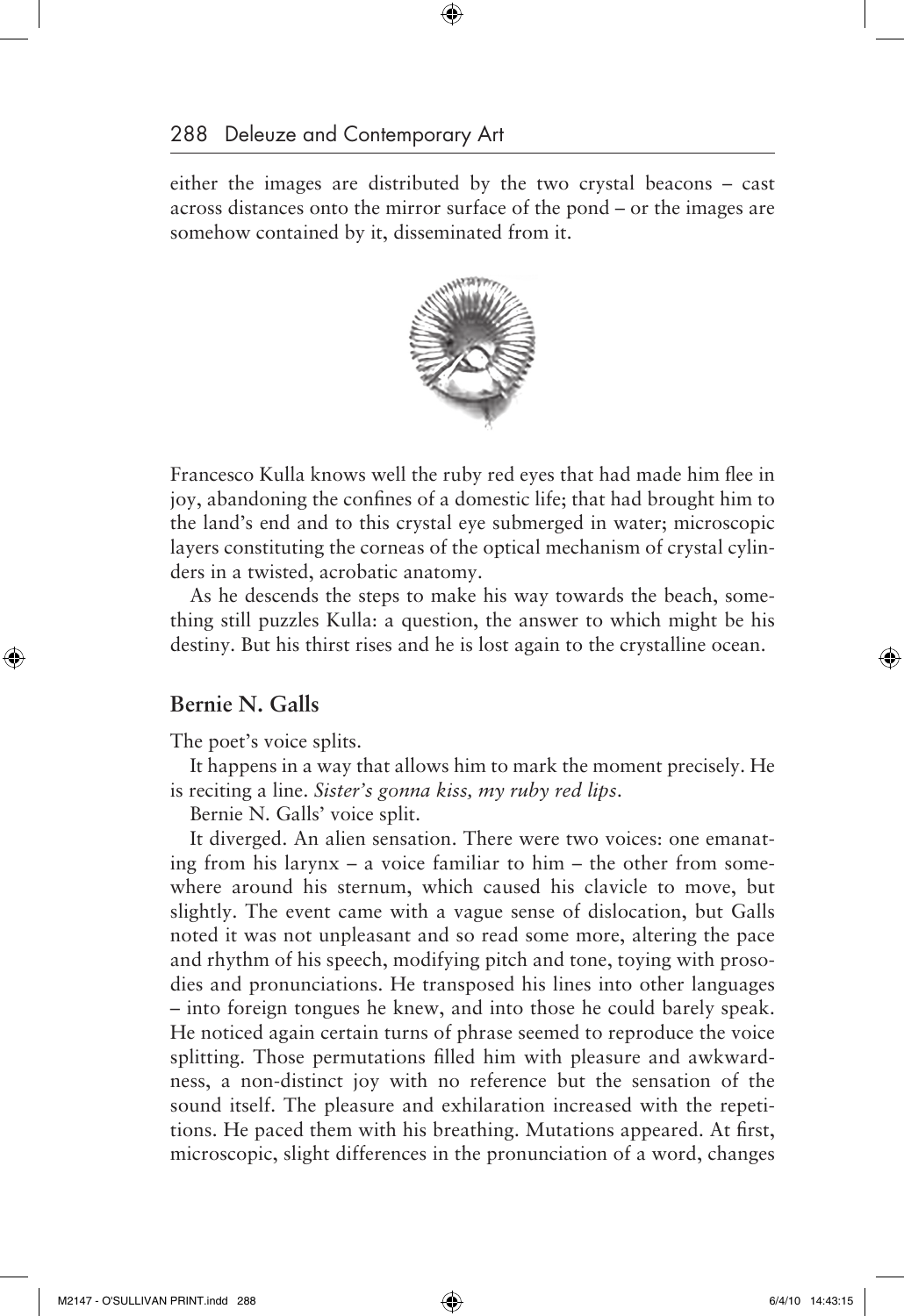in the combination or order of phonemes. The mutations became more distinct. New words appeared from the sounds repeated, fractured pieces of syntax.5

 $\Theta$ 

Bernie N. Galls found the exercise had become part of his routine.<sup>6</sup> He extended his sessions, finding that as he persisted with the longer, more painful sittings, the mutations would take the form of new words. Making a note of these, he found an uncanny similarity between their phonetic content: a certain 'mo-' like sound recurred, as did a long 'ee', and a sound resembling a 'sht' or 'st'. Treating these common roots of the mutations as seeds, Galls made a list of words he could think of in which these sounds played a central role: 'mohair', 'Moscow', 'stick', 'star', 'meek', 'molten'. He focused hard, repeated the words to himself at different paces, tried to visualize them to see if they would allude directly to other texts, images, situations.<sup>7</sup>



Over months, Galls noticed the common roots of the words becoming more substantial. He found himself capable of distinguishing the word 'stone', for instance, in addition to a word resembling 'mould', 'mold', or 'mole', and a word similar to 'beech', 'bleach', or 'beach'. And though he tried to map them out, he could make little sense of the imagery, or of the paths and trajectories engendered. His was a fractured map, a collage drawn together from broken images the relationships between which were uncertain, ambiguous and shifting. Mould and bleach, mould and stone, stone and beach, mole and stone.

Extensive research followed: long sessions in the archives; incessant, silent repetition of word combinations. Galls confined himself, avoided his colleagues, spurned the conversation of friends in preference for an emerging, sub-vocal world of incantation. And gradually, one sequence began to take on weight: 'Molestone Beach'. Shocked by its clarity, Galls surfaced. He wrote his formula on a scrap of paper and took it to the indexes. Two results were returned: punk band, Madrid/ Montevideo (circa. 1981): *Los Moles Tones*; a map reference – a location on the coast 145 miles North-West: Molestone Beach. Population: 1430.

M2147 - O'SULLIVAN PRINT.indd 289 **6/4/10 14:43:15** 

⊕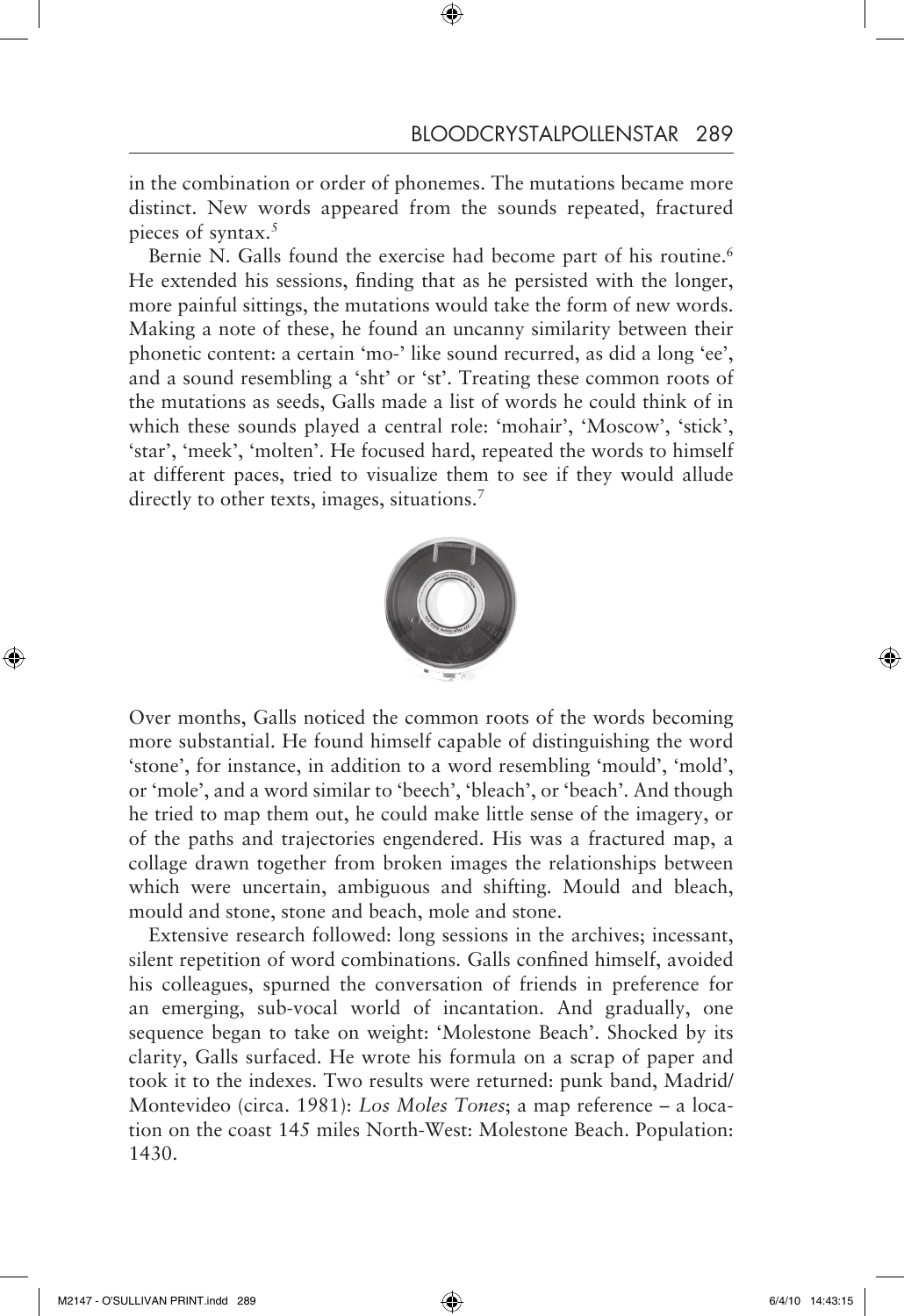

Galls watches from a distance. There are figures on the shore. Something is being done. An operation is being carried out. Or is there only one person? Is the other shape – what he had taken for a body – is that his bucket?

# **Trouvaille Le Blek**

Trouvaille Le Blek has been witnessed before walking with a bag of pebbles. A drawstring bag. Or if not witnessed carrying the container (it must surely equal his own weight) then loading it, or unloading it. He is a figure in the distance. Amongst his skills, Le Blek judges the divide beyond which a witness will see only shapes mutating. But he needs a witness all the same – the other's seeing rendered vague is a component in his operation.

Now stand again. Grasp its gathered opening in two fists. Make a brace with arms and shoulders, but lift from lower. Hold it. Release.



The beach was a mass of grey stones. A jetty, it's railings corroded by the salt air, might once have been frequented by swimmers. Not quite knowing where to begin, Trouvaille Le Blek began to walk. He took 100 steps in a line, struggling to keep his balance across the uneven surface, then stopped to look around the landscape. He turned to walk the 100 steps back. Feeling uncertain, he returned to his room. He sat. He drank (water with a pinch of salt.) Made notes and drawings, pulled out his

⊕

⊕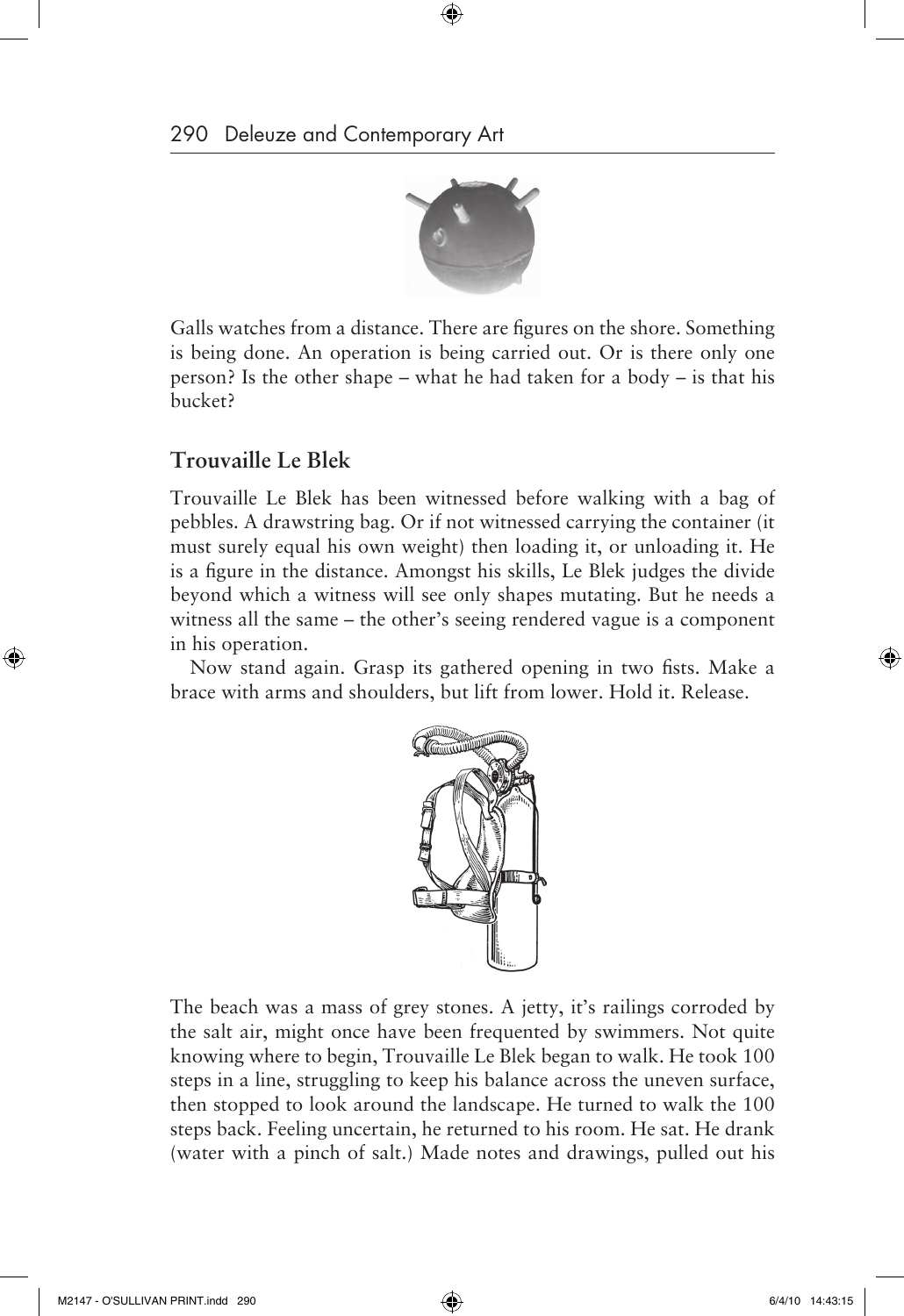charts again although he knew them already – every looping contour of the bay's submerged gradient. He played his recordings – the cries of sea-birds; stared at an image in space – followed it with his eye as it drifted.8 He folded and refolded his drawstring bag, brushed the sand from its folds. But the feeling of an ill-defined uncertainty remained.

 $\Theta$ 

Back at the beach, he took the same 100 steps. This time he walked slowly. He tripped, lost his balance, straightened his posture, puzzled over the unaccountable appeal of this place.

The following days passed the same way. He walked in a square formation, repeated it; he walked in rectangles, triangles, circles and oblongs of different dimensions; half-circles, diagonals. He drew a letter, inscribed a numeral; stopped and stood at intervals after a certain number of steps or after intuiting a duration. He got better at walking slowly, crafting each stride, all the while trying to focus on the sensation of the stones, the sounds and smells of the place, the feeling of salt and wind in his face, the cries of birds, engines running in the far distance.<sup>9</sup>

The days passed and he began to notice small lapses in focus. He had developed by now a technique in which he would break each step into several components, and each of these would be executed slowly, with concentration: right heel against stone, roll the sole of the foot across the stones, lift the heel and then toes, raise the left foot, move it forward, left heel against stones, and on. He had developed grace to match his skill, executing his movements whilst maintaining balance and breathing. One day he took his walk barefoot; the next he discarded the rest of his clothes. He experienced the deep interlacing of the materiality of these repeated movements, and the affective relations of stones and feet. Stone sensitised skin. His muscles responded – soft, subtle vibrations. These intensifications did not cause him to lose his focus. But he slipped into a lapse – an apartness from the world. A feeling originating in his belly that spread as an intense heat giving rise to what might have been a temporary unconsciousness, or a profound loss of awareness – he was unsure – whilst not affecting his body, which continued to repeat its movements according to the patterns now established. At first uncomfortable Le Blek began to enjoy this loss of awareness. His periods of apartness were prolonged by graduated steps. He found himself able to retain some vestige of awareness – a third eye? – the capacity of an additional perception with which he could track shifts even within the texture of his apartness.<sup>10</sup>

On his twelfth day, Le Blek had gone through his routines and was about to conclude the activity with one more walk on the stones. 700 steps straight ahead, 70 towards the sea, 700 back, 70 to his starting

⊕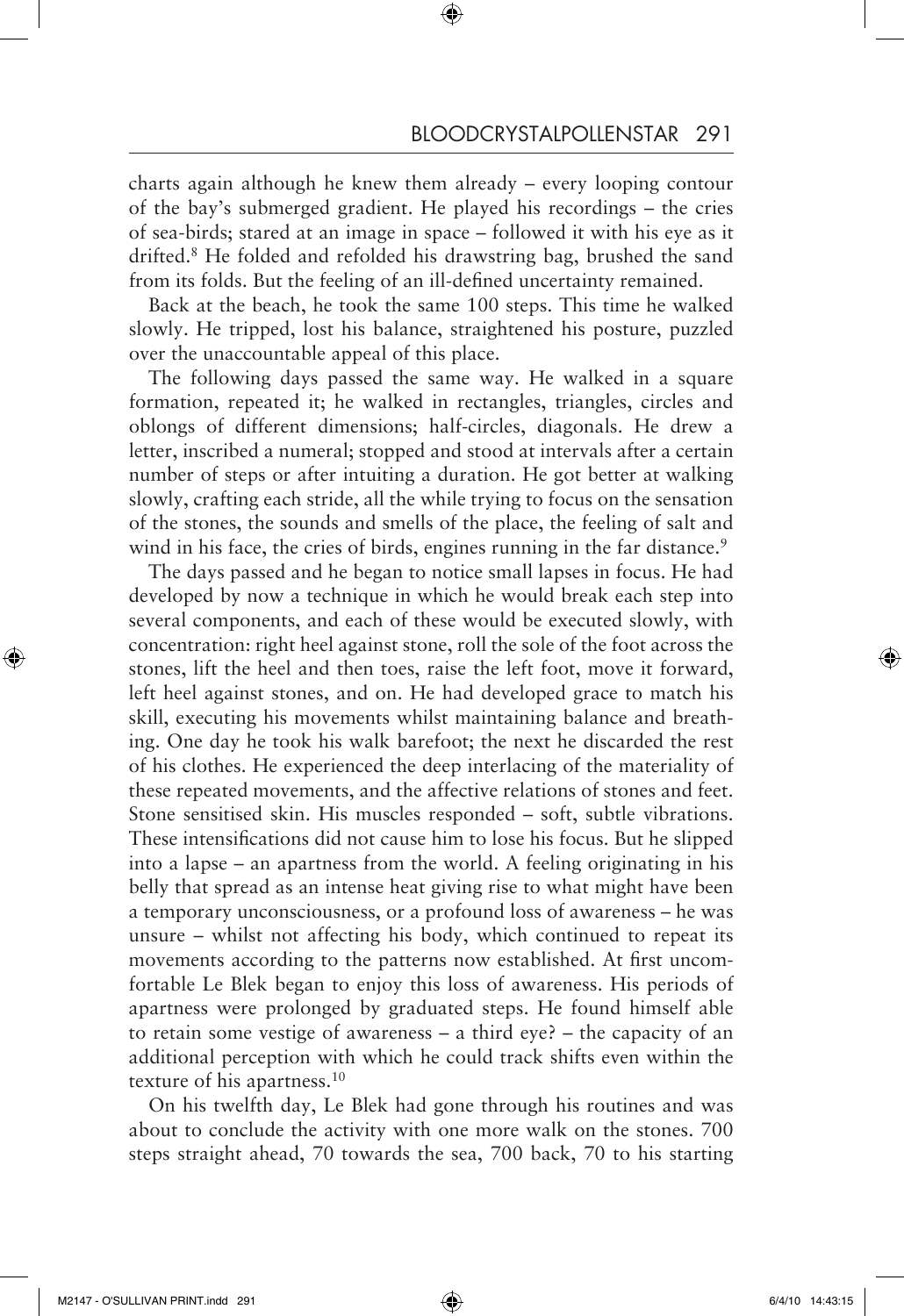point, a rectangular path. Leaving his clothes and shoes by the jetty, he made his way slowly along the beach. Through the soles of his feet, the stones; his steps in pace with his breathing, his focus strictly centred upon the activity and the movement. While attempting to maintain a balance, he had slipped or fallen many times. But this time, as the stone under his foot shifted, as he attempted to re-compensate with his weight, something happened. It was as if the imbalance of his posture had, itself, lost its balance. A slip of the slip. He stopped to consider. What he had been doing for the last days had been nothing but an exercise, a preparation, his body passing across and against the stones. The sensations he had experienced had been caused by a conflict between his body, its movements, and the stones; between his path and the uneven surface. Perhaps the hindrance or limit was in his own focus on what now revealed itself to be a battle between matters; perhaps the passage he had been assuming to follow from numbered shapes and figures inscribed on the earth was no passage at all. He gazed at the stones. There was a path. And there was a form of walking against it. But in the implicating disequilibrium of his balance – in the roll of his foot that stretched tendons and brought bones into proximity, there was another walking. This was not a line in resistance to the terrain, nor a blindness to its variety.

It was a twisting line.

⊕

It was a line not yet quite twisted, but neither soon to twist.

Barely perceptible slow motion's aim deferred, this was an infinitely fractal twist, a line composed by the stones and by the body there in their mass, a line of a peculiar acrobatics, through the dips, arcing the slopes of the interwoven micro-universes of the terrain. And if the discipline of the procedure was to be embraced – even if only for the sake of grace – there would be here a fluency of a different kind; a virtuosity.



Le Blek walked all through the evening and into the night. As the sun rose spreading a silver film across the bay, a blockhouse came into view. And scanning the ground before him, he took a measure. He saw the paths that others had formed, paths with their destinations clinging to them like bloated fruits on a branch. He saw the gathering and dispersing of the space in these lines, and he walked according to the

M2147 - O'SULLIVAN PRINT.indd 292 **6/4/10 14:43:15** 

⊕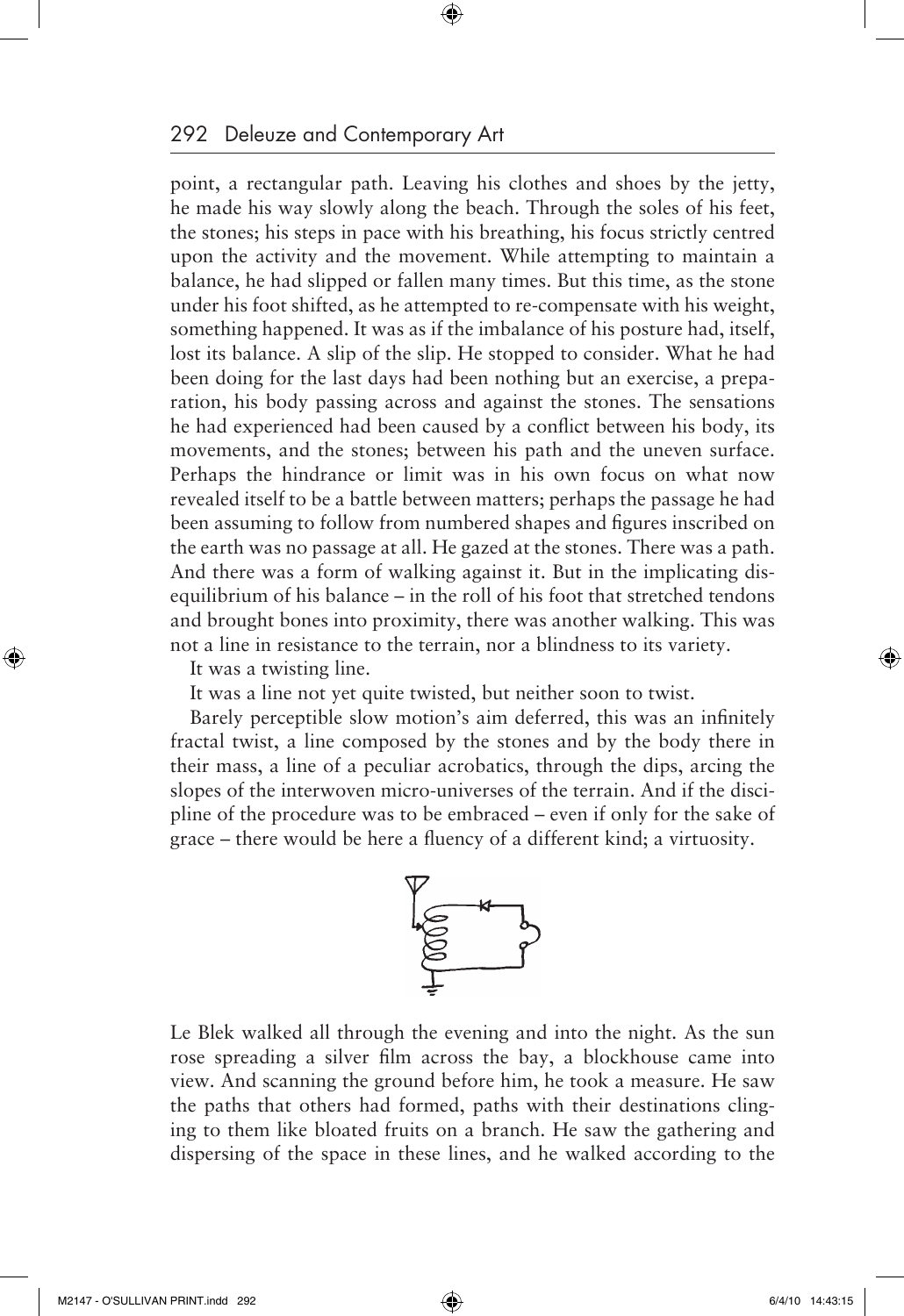procedure that had become his method – slow, deconstructed steps drawing a new trajectory between stones, rock formations, and sparse vegetation. Slowing still further, returning to consciousness, he found himself stopped, and staring at an object. Something there at his feet – something familiar, and foreign too in that familiarity. Le Blek looked down at a body – pale, pined away – wasted – a young body prostrate on the stones. Devoid of hair, it was translucent. There were no eyes, only craters for each orifice: no organs, no muscles, but porous grey matter.

 $\Theta$ 

Trouvaille Le Blek hesitated. He drew closer and knelt down, reaching out and laying his hand on the forehead. The body was hard and cold, to his astonishment, like marble. In its translucent flesh could be seen an intricate structure. Though devoid of muscular tissue, organs, veins, arteries, the body appeared to contain divisions. Only just visible, these demarcations in the blocks of matter pressed tightly against one another to form a whole. The body appeared to have chambers, to be portioned into rooms and hallways distributed across levels. And as the light struck, its internal pattern was animated as if the divisions were made by mirror glass – rooms within rooms – an entirely different field of perceptions. A hidden architecture within the body's architecture. The stones of the beach as well as the landscape ahead of him and behind were reflected in the body's chambers – the entire beach in the body, contained.11

Le Blek looked now neither at the stretch of coast in front of him, nor at the blockhouse. He had arrived with a desire to get to know this place. He no longer had the same desire, but another – the evolution of the first: to get beneath, to penetrate the surface, the earthen element, to relax his muscles and fall back into the land's singular point, its portal, its access to the subterranean.



Le Blek's method, again, his voice now a distant yet intolerably distinct (cuttingly clear, crystal clear, unbearably sharp?) echo (of a code?) in the hollow of his skull: modify path, to the right, now away from the sea, traverse the rock, cushion of vegetation underfoot. Fidelity to the project. A bunker-destination would draw one in a straight line, but the land does not concur. Circle the slab. Ascend. Small changes. Small changes now a distraction. One star blinks in the hazy band above the

M2147 - O'SULLIVAN PRINT.indd 293 **CALLIVAN PRINT.indd** 293 6/4/10 14:43:15

⊕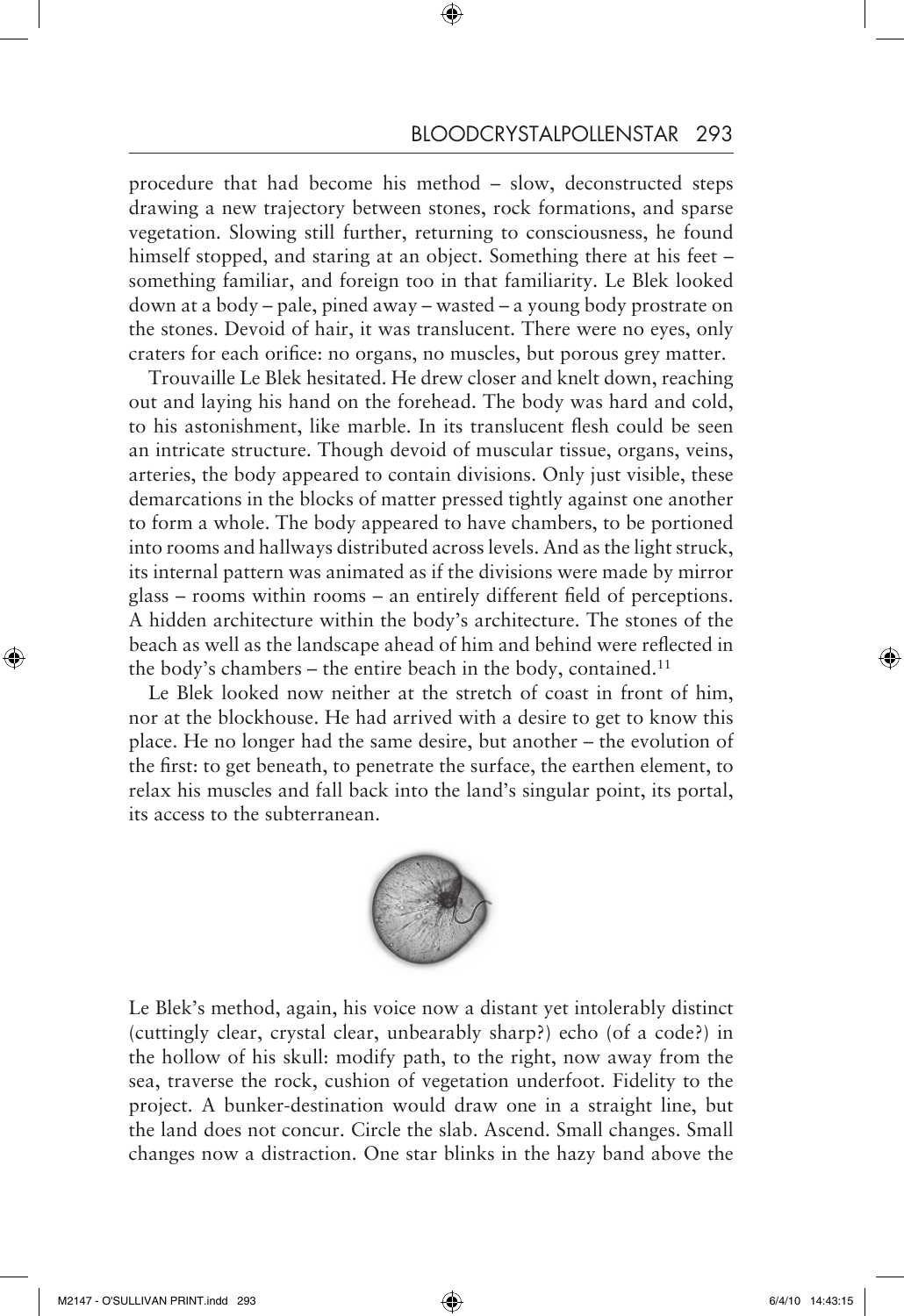water. A loss of balance. He falls, his focus dissipated, 80 steps, or less: 70. He shuts his eyes and holds his breath. The boundaries of his body become vague. He gasps.

Venus is a pinprick of brightness low to the horizon. Looking harder, the dim specks of other lights appear. But if you are to focus on the evening star, giving it the attention it demands, it will perform. It will stretch its arms. And with a perfect, integrated movement, will draw them in again while extending vertical limbs. Its mute signals compel further attention, to look longer, to look harder still. Not to imagine other kinds of life, but other lives, with their enigmatic communications, emerge from the bright point's silence. Its mutating centre.

There is a moon in the sky. The sky's dark patches. This heaven an electric void. Its vast expanse. Now a flickering light. Animated in rapture. Its movement, the horizon's pulse. A consuming rhythm. Sudden exhaustion, a transformative potential. And there is blood.

A wound.

⊕

But the blood has already congealed. In place of the clot, something different is forming: a cloth. Cloth for clot. Hard, almost transparent. Parchment. The skin beneath the cloth, the body beneath the skin, the stones beneath the body. A reflection of the heavens on its gleaming surface.<sup>12</sup> The body's internal divisions exposed beneath. With rapidly flickering eyelids, and with a quick gesture of the hand, Le Blek rips the blood-cloth from his leg and holds it to the light. In its interior, a room, or a complex of rooms, system of passageways unpopulated, silent, cold  $-$  a universe. Le Blek puts the cloth in his mouth.<sup>13</sup> He will ingest it. It has no taste. It will not dissolve. On his leg, already another cloth has formed where the first was removed. He rips again, wedges it between his teeth and cheek, using three fingers to push it into the cavity. He slaps himself hard across the face, inhales deeply, resolves to continue. But to continue now, he will have to find a different way; he no longer has the functioning of his legs. The alternative: to crawl. His pain persists.<sup>14</sup> And he persists, pressing himself now to the stones as he moves, the pattern of these procedures established already – muscle-memorised in limbs that no longer operate, that pass their code to new organs of movement, coextensive with the first, and beyond comparison.

## **El Topo**

The trapdoor to the bunker is disguised by moss gathered from nearby and arranged so as to look natural.<sup>15</sup> Moss is in good supply. The bunker is a subterranean complex. In the past, there must have been ⊕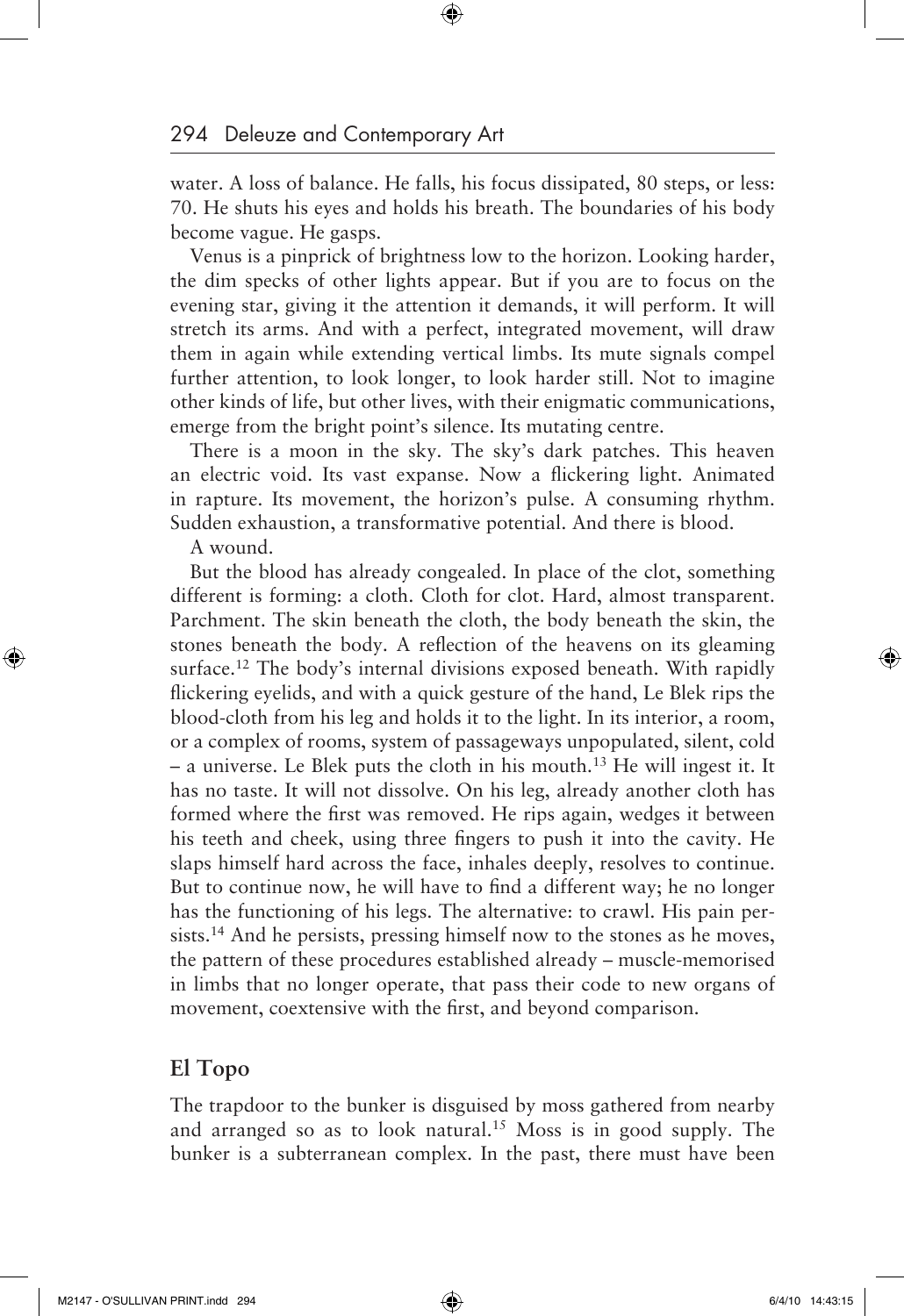more evidence of its extent: a visible platform, the remnants of a rotating turret with apertures for the muzzle of a gun. Likewise, on the opposite side where the ground falls away towards the beach, the bunker's fortifications distinguish themselves from the faces of rock which they seem to mimic all the same. The natural features of the landscape have been taken into account; the building's orientation takes advantage of the slope.

 $\Theta$ 

A tangle of fallen branches blocks access to the place where the bunker's platform might still be found. Trees and bushes grow in places that used to be clear.

El Topo knows the passages of the bunker well. Or El Topo does not know the passages of the bunker well.<sup>16</sup> He has walked them, and repeated his walk, in his isolation testing the span of the corridor. He has done so with articulations of his limbs (some natural, some less natural). He has found places to stop, to reside for periods longer than he would be able to reason, where there is no provision for the requirements of a body. He has seen the complex from its anonymous corners. He has watched himself watching, and has made ocular procedures adequate to the task. But if El Topo is familiar with its turns and scattered volumes, his vision of the bunker's extent is confused; with his labour, his knowledge of the passages' convolutions increases, and his picture of their limits becomes less sure.

It does not cross El Topo's mind to consider that this place was built for bodies with dimensions and musculature different from his own.

His appropriation of the blockhouse marks its more recent chapter. In most places the internal walls are damp. And where they are not, to brush one's hand over the surface disturbs a dry residue: a caustic dust that is the concrete's struggle with itself. The dust gathers in crystalline forms around vents, invisible to the eye. These are the concrete's pores. El Topo has seen them. He has done so by listening to the sound of his clothes brushing against the concrete's surface. His legs, part of the soles of his feet, the palms of his hands, a portion of his belly, the left side of his chest, his chin: his encounters with the wall pass through each of these in turn, through all at infinite speed. He knows the density of wall through distributed vibrations. New skin and a new intimacy. El Topo knows his cavernous concrete dwelling, and he knows it not.

But the residue on its inner walls foretells the ruin of the blockhouse. In conjunction with its steel reinforcement, concrete is unstable. And in its own composition too, over time it transforms. The solid mass expels its interior, becomes a hollow network. Paths across its surface shift as thresholds between the deposits of aggregated dust, the solidus

M2147 - O'SULLIVAN PRINT.indd 295 **6/4/10 14:43:15** 

⊕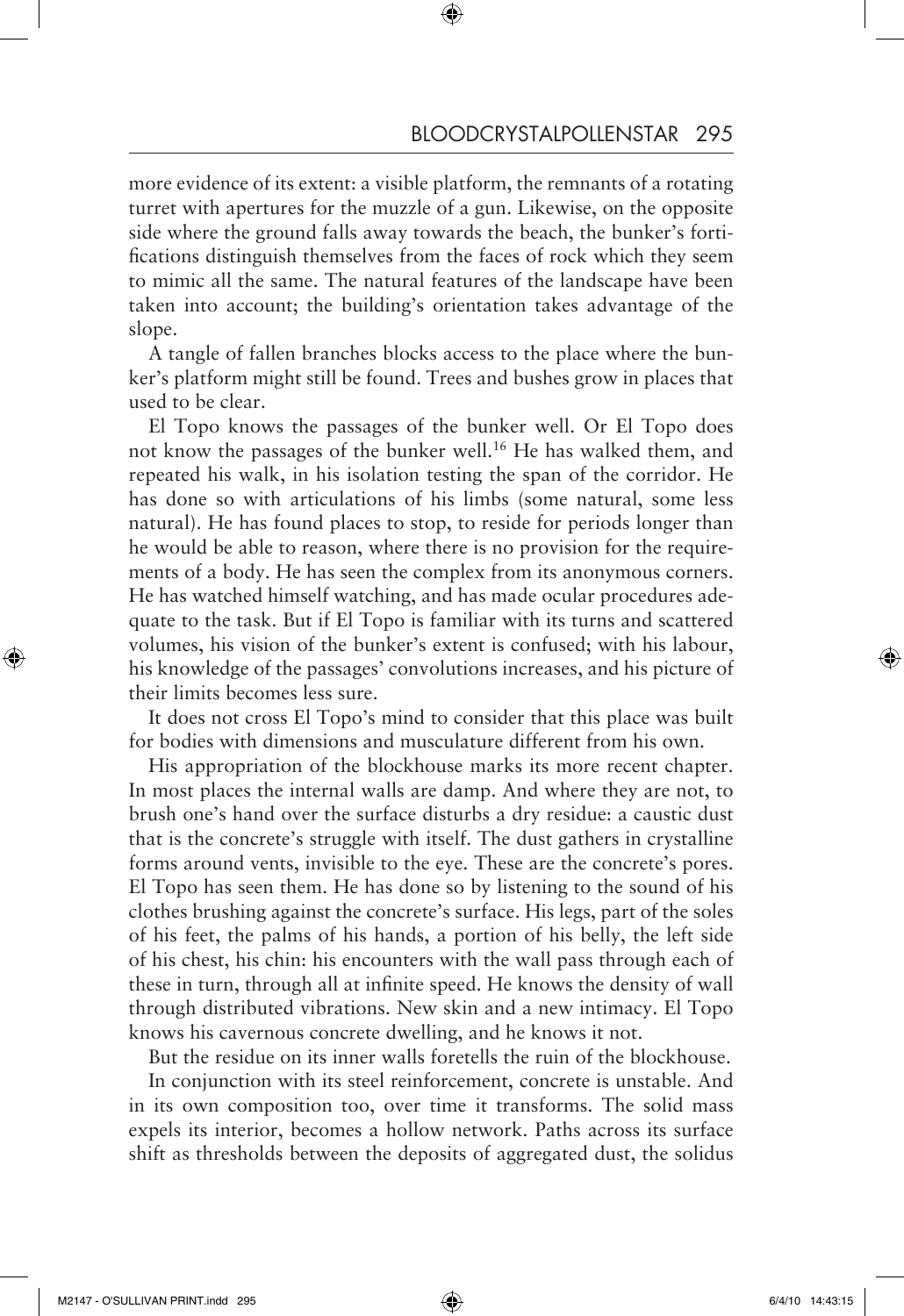on which the discharged interior collects, and the catastrophic descents of the wall's porosity: each of these compounded by the work of microorganisms that the hole-complex supports. El Topo has seen it all before inscribed in the stones of the beach.17 The beach too has testified to the bunker's fate. You just need to know it well enough; take note of the most minute transformations of its surface. El Topo has made their pace part of his own duration; its slowness, the slowness of his movement; the tempo of its modification, his temporal texture against the measured times now abandoned.

He feels the stiff canvas of his jacket in contact with the wall. He brushes from his sleeve some remnants of dust.

He states his tenure.



El Topo is not in residence, but he is close-by and would like to be enjoying its safety again. But there is a more pressing need. The secrecy of its location has been compromised.

He has installed himself at a distance, on the opposite side of the clearing, near the post of a demolished fence, with a view of the bunker's entrance. He has been stationed here long enough that the undergrowth is flattened around him. His movements are slight. But even the warmth and pulse of a body at rest administers to its own comfort. Or in the intangible distance between his crouching, hidden form, and the undergrowth yielding to his weight – in the body's warmth that passes, and then passes back – there is something like sympathy.

But such feelings are forgotten when El Topo is alerted by a sound from nearby. He senses a presence apart from his own. There is no intruder within sight, but he must lie still.

Over his jacket he has wrapped an animal fleece. To maintain the vigil requires him to keep alert. He will imagine his hiding place as if from the vantage point of a third party, plotting himself here in the grass so as to better judge if this position continues to provide advantage. But in the stillness, his mind will wander too. It is odd to have found a transitory security. It is of the same nature, the safety of the hiding place in the bushes and the safety in the deepest cells of the bunker. The same

◈

⊕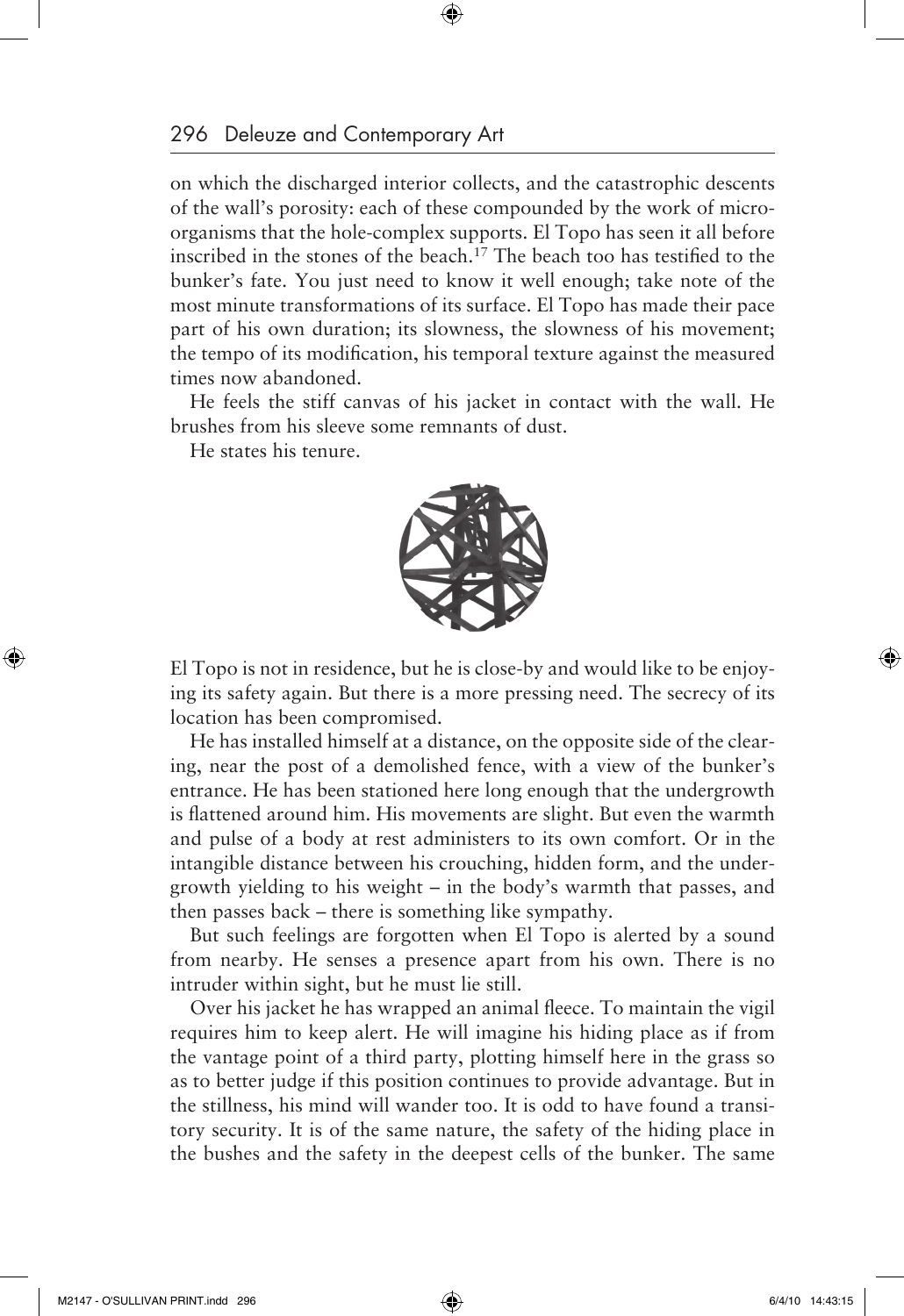strategy is employed as he hides with a view of the bunker's entrance, secure for a moment, his fur-wrapped body a fortification. But if an enemy becomes aware of his presence, this will happen by the enemy first suspecting it, seeing a fraction of El Topo's disguised form, or by seeing the most imperceptible movement as an anomaly in the field of vision from which the magnitude of the danger that El Topo constitutes for the other can then be inferred. This is the other's advantage: not that the hiding place might be exposed, but that his adversary has a sense of the danger faced while his thinking is not directed exclusively by the spectacle of the danger. Seeing what cannot yet quite be seen, the enemy is made alert beyond his normal capacities. Thinking it through again, El Topo's comfort recedes.

 $\Theta$ 



But El Topo has recourse to the same powers. While the necessity to keep still results in the limiting of his view, now his body nested this way realises a new seeing. The fleece in which he is wrapped gives him a vantage of the forest. It is an eye, an insect organ, seeing by touch.<sup>18</sup> His feet – his boots – he would like to draw even closer: they may be visible from the other side of the bush. But it is better not to move. And with this twitch – the impossibility to stay still, the impossibility to move – muscle transmits anxiety of leg's exposure, brain to body's extremity, body's extremity to brain. A carrier wave. Leg-antenna, before he draws it closer. The light is fading. He will sleep here tonight.

# **Jonah**

⊕

Jonah's cheeks have grown hollow. He was a wealthy man before this episode. He has been delivered from his trials, yet they weigh heavily on him. Ever since he left the oceans he has suffered an unbearable thirst. Walking barefoot across the city, he has developed scleroderma on the soles of his feet. And on the palms of his hands (he must have crawled, he has no memory), on his chest (lower still to the ground), his chin (beard gathers dust). The rest is burnt by exposure to the light. His hair has grown thin. He can barely see, spends his days squinting at the sun. Its fire is an eternal and overbearing enemy.

M2147 - O'SULLIVAN PRINT.indd 297 **6/4/10 14:43:15**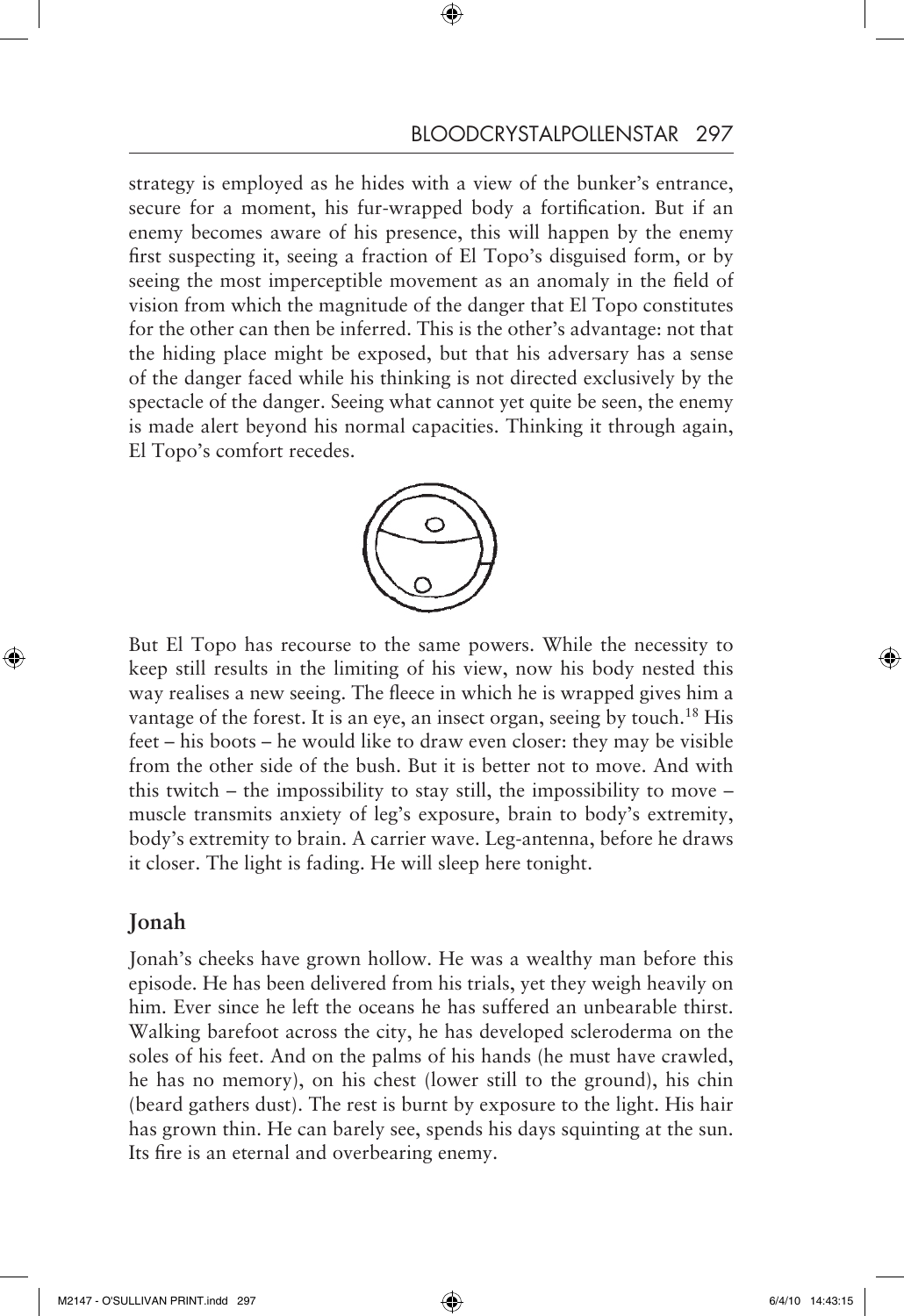Yet those who approach might not notice. He hides his afflictions well. He will not meet another's gaze, offering his profile – a façade fallen into ruins. But the trouble not voiced is written in Jonah's expression all the same, the mote, the plank not in his eye but there about his face somehow. Sunk into his forehead? Or left exposed as roof-joists after walls have caved. If he was to lift himself so that the devastation could be measured, there would be nothing to see. Except in the blink, turning our eyes. And looking back – shocked that the plain arrangement of features should unload the force of its dissymmetry in the diminishing instant of our distraction – we might scrutinise the face's cross again to no avail.



Remnants of a concrete structure scattered on the ground, a fence post, too, sunk into a rough foundation, has survived the catastrophe. This is Jonah's place. He can take from it at least some support for his back. The child comes to visit every day and is here again, stands at a short distance. Jonah will tolerate this chattering visitor. What the child says. Because it is talk not directed at him. It is conceived in his vicinity, sometimes too quiet to hear, a talk that returns, reflected off the surface of things, arriving back as if validated by stones and dried timbers, reorganised by the things from which it is reflected. And this is a gentle relief, to see the ease with which the spoilt conditions might be used, as the faces of an abandoned quarry make an echo chamber. The landscape is doubled by the dull interior of Jonah's skull. This cavity with complexity reduced is worn hollow by the abrasion of pebbles tumbling there. The yellow dust of a peculiar fading, a desert in the desert.19

His posture having sunk too, Jonah is led to inspect the patch of earth between his feet. And pushing further in the direction of his sinking body – stretching the ligaments of his back as the curvature allows it – to look at the post's place, where it emerges from the earth, under his arse, where it disappears into its foundation. Bony protrusion, sternum still touches the post at one point – tangent to the curve. But on the ground where his finger has been drawing lines in the dust, there are insect tracks. One tiny hole in the post. Then some more. And surely multitudes of passages for every just-perceptible sign on the surface. Jonah rocks his body. An experiment. To put a little more pressure on the post,

M2147 - O'SULLIVAN PRINT.indd 298 **6/4/10 14:43:15** 

⊕

⊕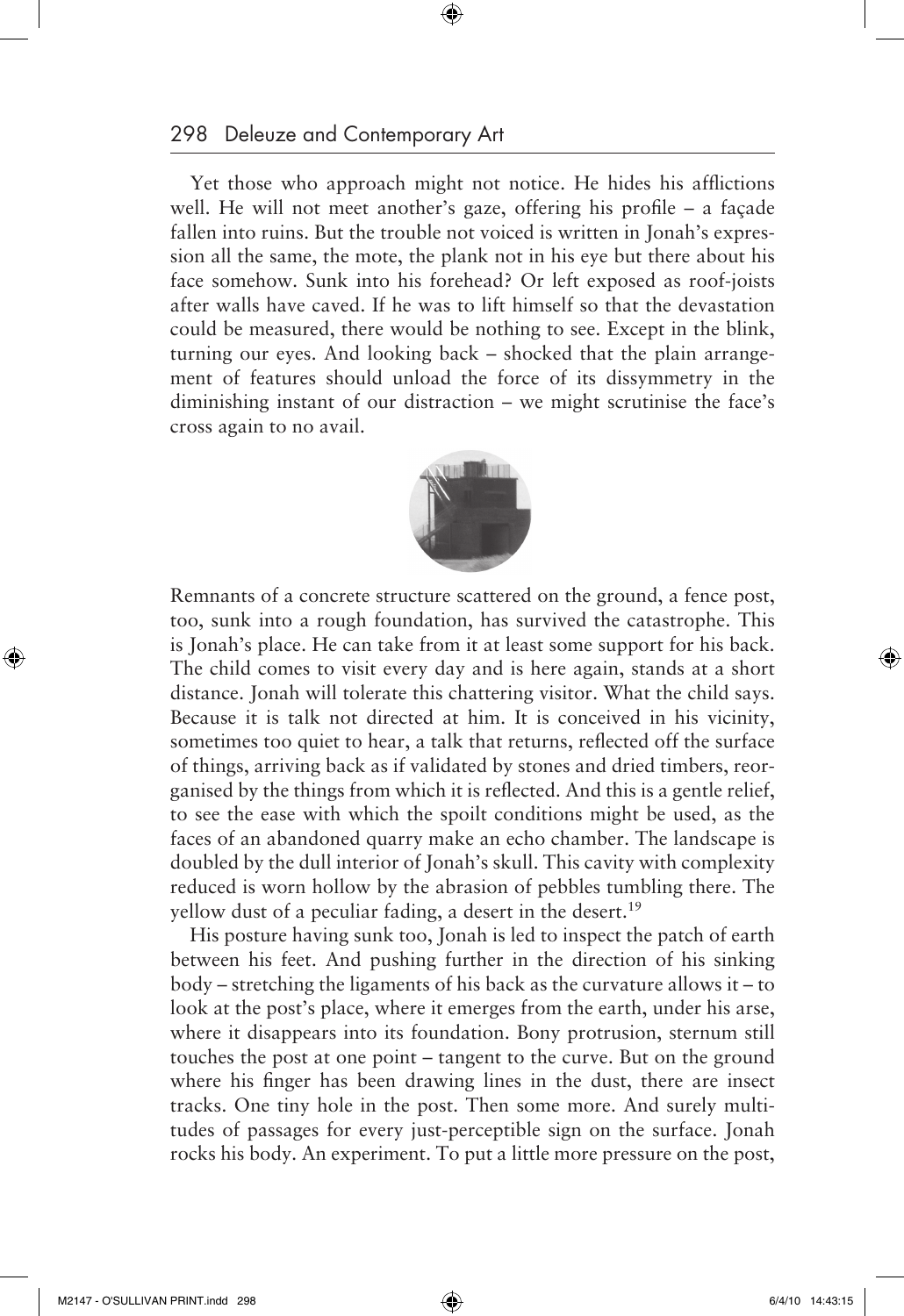sense its flexing, toy with the possibility that it might snap – if not today – somewhere around this segment of the base, at the place were it has become a home for worms.

 $\Theta$ 

In the splintered shards in the tracks of elaborate tunnels bored (following the lines of the grain) are there nests already? Clusters of wormeggs, ovaloid, moist in this interior, protected from the day's dry heat? Protected in a mist of fine threads?<sup>20</sup>

To push at the post Jonah must lift his head. Sunk between his knees in this way he cannot find the force of what's left of the muscles of his thighs. And if he is to lift his head to find traction between the soles of his sandals and the red gravel, he can no longer keep his eye on the wormholes. He must choose one or the other. Lucky that his shoes have been repaired with the rubber of old radials. But how could it occur to him anyway that it might be possible to witness the becoming oval shaped of the wormholes in the base of the post as he flexes it by the pressure of his leaning? Or on the other side for that matter, diminished, the punctures taking on a horizontal orientation as the fibres compress.

Something is glistening in the orifice – a pinprick only. But a burst of light. He looks away. The spot is impressed on his retina. He blinks, looks elsewhere but the spot moves to follow the line of his vision, blotting the centre. Allowing his posture to slump, he looks again. Only the hole stares back, in silence, dark now. Then a pinprick of light. And another spot burned on his retina. Contagion, unholy worm-damage infects his vision each time he looks. Then again, now from several holes. He leans closer, picks up more spots of light that colonise the centre of his focus, grouping themselves like shot-holes. Something is moving between. Microscopic reflections of sunlight. Which divide will they jump next? The holes are connected – wired – a membrane of filaments. This is the fibrous residues of the paths of larvae, or that same filament in consort with fungal growth. No longer even simply the paths of insects, evolving now on lower magnitudes of scale, these are filaments so fine they might capture suns, throw them back to make him suffer again – cast them across the divide by way of a brain-eye mechanism co-opted, annexed, for the malign operations of another.



◈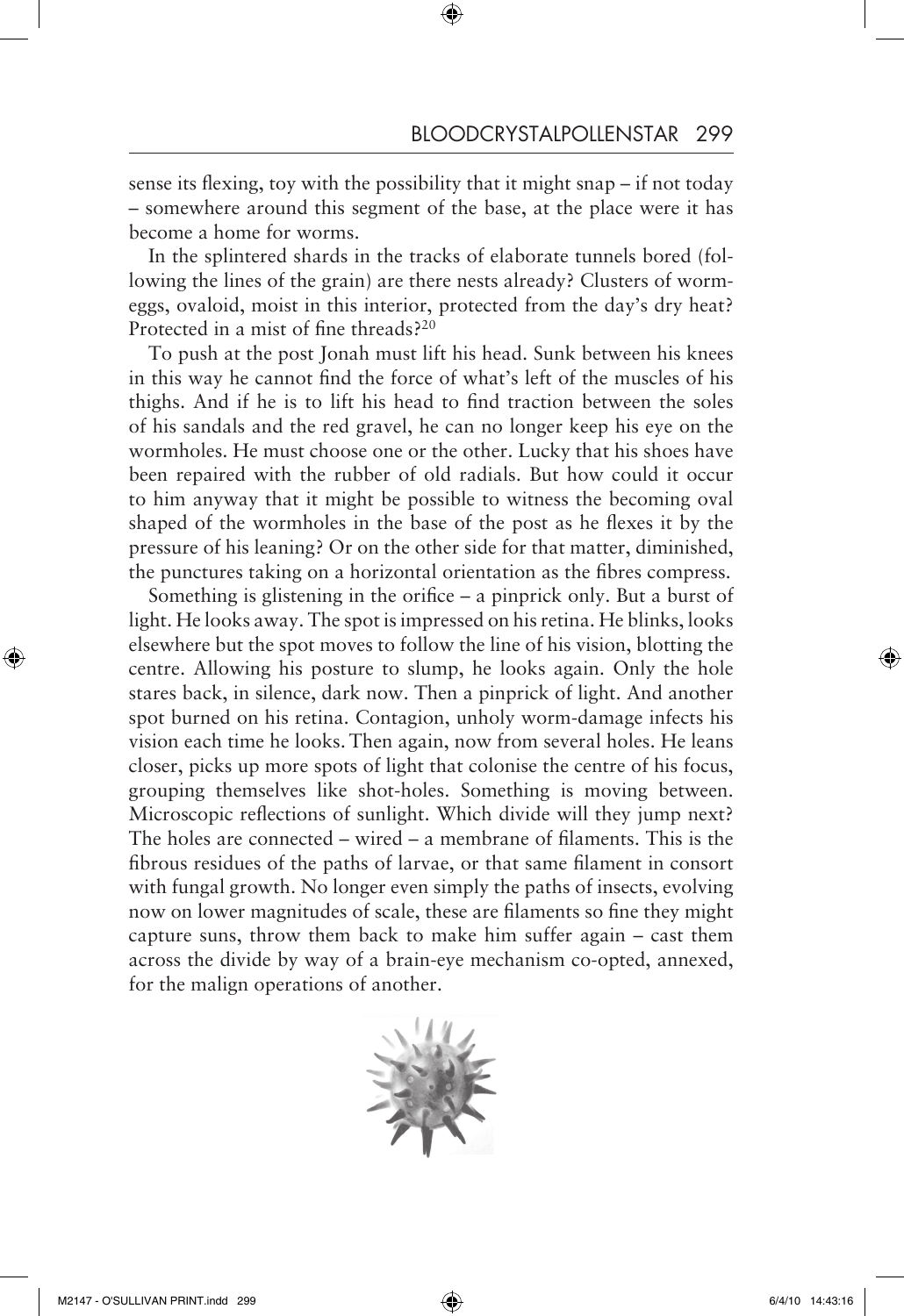A tired song in Jonah's hollow of a head, echoing the rattle of the pebbles, wearing him out. A hundred miles. Long as his voyage. His left eye is caught by the wormhole; his right by the sun. Both blinded. The wormhole is the sun is his eye, his damaged retina, is his hardened skin,

is the oceans and the pearl in the belly is that voice he knows so well and the flight he has made his own is water in water is crystalline matter and the crystal cylinder is a perfectly blank surface is the current of an arid river bed is the soles of his feet too

is the incessant chattering of the child is this crystalliferous aspect is stones and rocks and burrows and tunnels and concrete

its pores, is flickering lights is blindness too and death

is a voice split, the blood cloth and the pollen-star and an insect eye, fleece against canvas against skin is the moon submerged in velvet black

is his pain is his anger and its cessation

is the winds always

is

⊕



Several days of walking bring Jonah onto the steeper ground of foothills. At the mouth of the gorge, the ground descends towards a narrow opening between two imposing rock faces. The quality of the sand underfoot; the way that the cliffs are undercut with sweeping curves; the fields of rounded and polished stones collected along the turns: each of these testifies to the quantities of water that have passed. Now the river bed is dry, a passage towards an ocean that has drained the land, left it thirsty.

It is mid afternoon and this first stretch of the gorge is already in deep shadow. Jonah proceeds to a point where the path turns and the sunlight still penetrates to the canyon floor. Few travellers make it this far. His child finds a smooth rock warmed by the sun on which to sleep. Jonah walks a little further across a bed of large stones, studying them as he goes, judging which one is stable enough to take his weight, allowing his direction to be dictated by the unbroken succession while the falling ⊕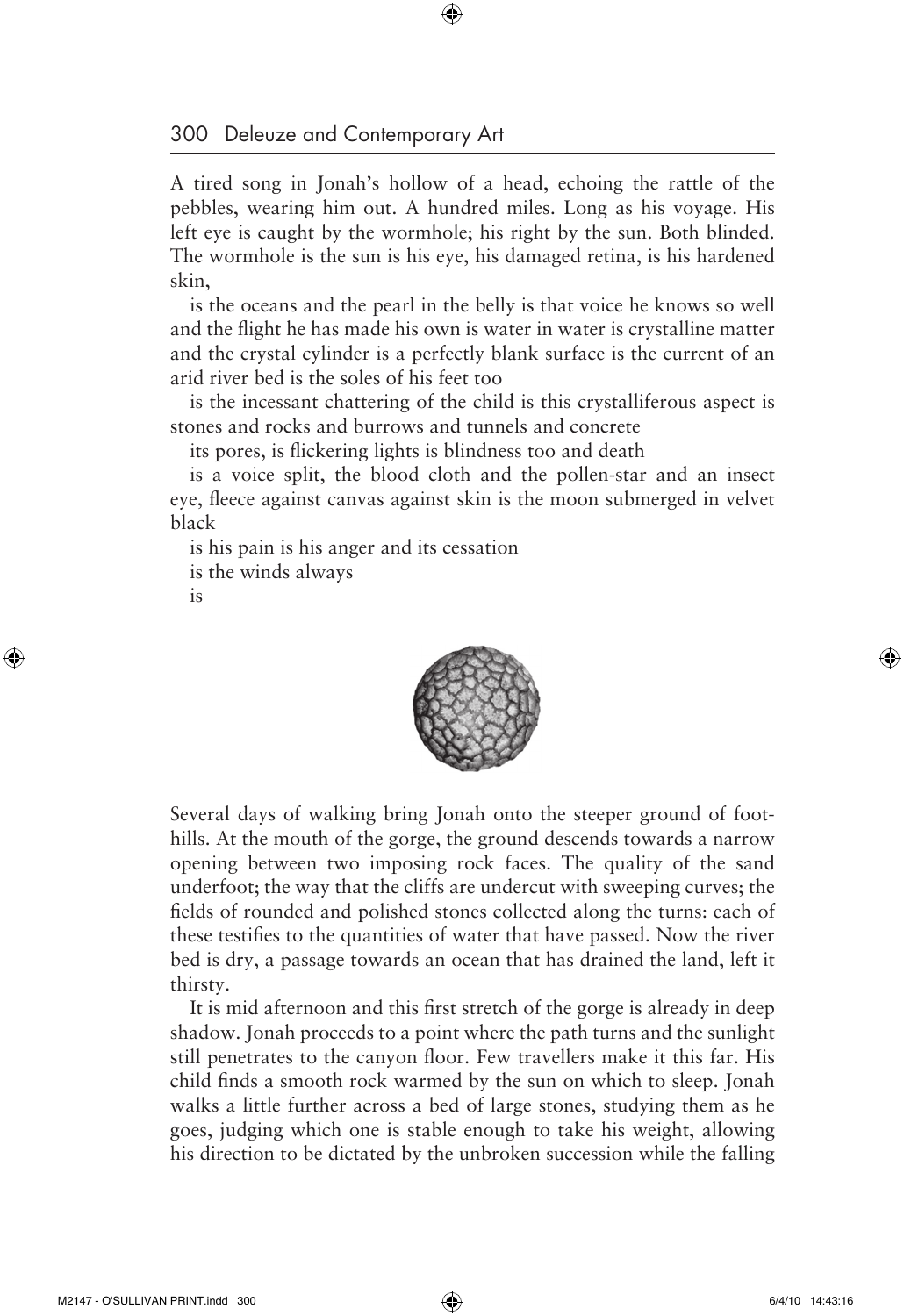momentum of his weight demands no hesitation – either one stone or the other. Steady, balanced, technics of movement in his feet, in his ankles: in sinus, muscles and bones.

 $\Theta$ 

Amongst these rocks, a result of the floods that come after rain, the broken branches of trees lie trapped. Matted grasses burnt by the winter sun have been caught and collected in the midst of a rapid wash downstream. The dried forms point to involutions in a current deep enough to submerge a man to his waist. But not the brown and muddy torrent of a river in spate: Jonah sees glass, crystal water filling this volume with as many spiralling eddies as there are subtle breaths of air on a still afternoon.

A force, present but almost indiscernible, is the travellers' impetus. Beneath Jonah's hardened soles, and around him as he walks, the water returns, present in the marks cut into the earth. And over the rocks, as this force continues to pull him along the parched riverbed, his thoughts find a new measure with his pace. $21$ 

Left eye embedded in the earth, right eye caught by the sun (the crystal star, the pollen grain), Jonah continues, each of his steps a paradoxical progress defining, one after the other as they fall, the point from which he never departs at the gyroscopic centre of this horizon's vast hoop.

## **Notes**

◈

1. [Cave: dark. Flickering light. Sand. Grains lodged in mechanical components. Disks spinning. A faint crackling sound. The pods. Fragments of scaly flesh.]

FIRST VOICE – Do we have company? SECOND VOICE – We do. The company of one. THIRD VOICE - His name is Williams. FIRST VOICE – His business? SECOND VOICE – Work. To interrogate the artefacts. THIRD VOICE – Shall we offer him something through the lens of our glass? FIRST VOICE – Yes. First, details of the wound. THIRD VOICE – Will he hear? FIRST VOICE – He may not yet hear.

[Ground discoloured by liquid residue. Patches of charred vegetation in places still burning. A gleam of synthetic light. Rhythmical movement. Expanding and contracting orifices. Metal to metal. Bolted segment upon segment. A desert chill. Winds blowing in from arid surroundings.]

2. Images from Williams' dreams now appear before him although he is awake: The soles of feet, in part crystalline. Wounds contain traces of salt, grains of sand. Little stones lodged in the flesh (in non-crystalline, carnal parts of the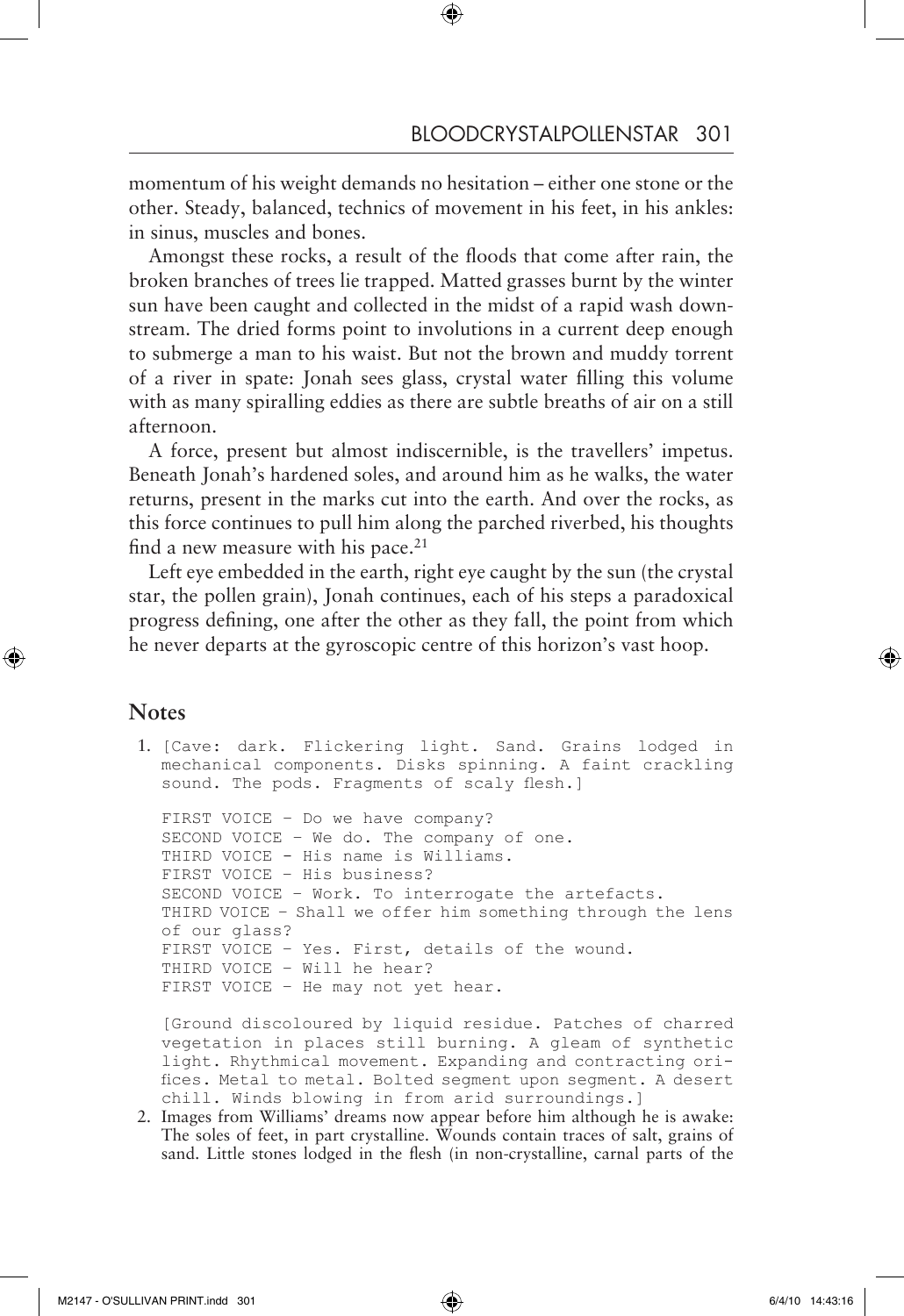soles). Movement now, with the roll of the foot, a split in the toughened exterior opens to the ground's foreign things, but chooses – sorts from available matter – salt, sand, stones, making a family resemblance in the scale and morphology of heterogeneous matters.

3. [Low rhythmical hum. Power source. High frequency sine tones. Codes in blinking lights. Pods stuck in membranous tissue. Fissures beneath filled with viscous fluid.]

SECOND VOICE - The metal coil wrapped in a desiccated textile that Kulla holds in his fist may have been taken first as beach detritus. . . THIRD VOICE - But Kulla has never seen the sea. SECOND VOICE - It is while climbing the stairs to the lighthouse. He glances to the ground and spots it there – stops and stares for a moment at the thing that stares back at him – stoops to retrieve it. As he walks on, he holds it. An eye for his fist. THIRD VOICE - Treasures for his pockets. Grit in the wounds of his feet. FOURTH VOICE - A confounded inlander. . SECOND VOICE - Edible seeds too in his trouser pockets. FOURTH VOICE - . . . vile lump of pined away flesh. . . preoccupied with black crystal eggs.

[Green surface. Curved. Marbled. Flesh of a kind. Like liquid fat or warm paraffin wax. Transient textures of light connect cave walls in impermanent visibilities. Milliseconds. Pulse.]

FIRST VOICE - These are the signs of turnings. THIRD VOICE - Does Francesco know it? SECOND VOICE - His feet crystal, part of his chin too, his hands distinctly crystalline. Francesco has kissed the ruby red eyes – has kissed them twice. The first a kiss of domestic communion; the second a kiss of flight.

[Connection cut. Hollow engulfed in impenetrable black. The code-lights extinguish. . . and resume. Communication ensues.]

THIRD VOICE - Has he a terror of the ocean? SECOND VOICE - He fears liquidity, matter without division. The infinite expanse of water devouring the texture of the land.

- FOURTH VOICE No man, he, of maritime adventures.
- 4. FIFTH VOICE Francesco's passion is an infinite sequence spaced with the ampersand, an organisation of matter, relations and durations in passages. Paths. Universes rendered conjunctive. SECOND VOICE: The signs of turnings. Knowledge from the gut and the soles of feet.
- 5. Siringo stubs out his cigarette. Exhales. Williams looks away. The flesh of Siringo's face, its over-articulate flexibility, repulses him. There is no air in the

⊕

⊕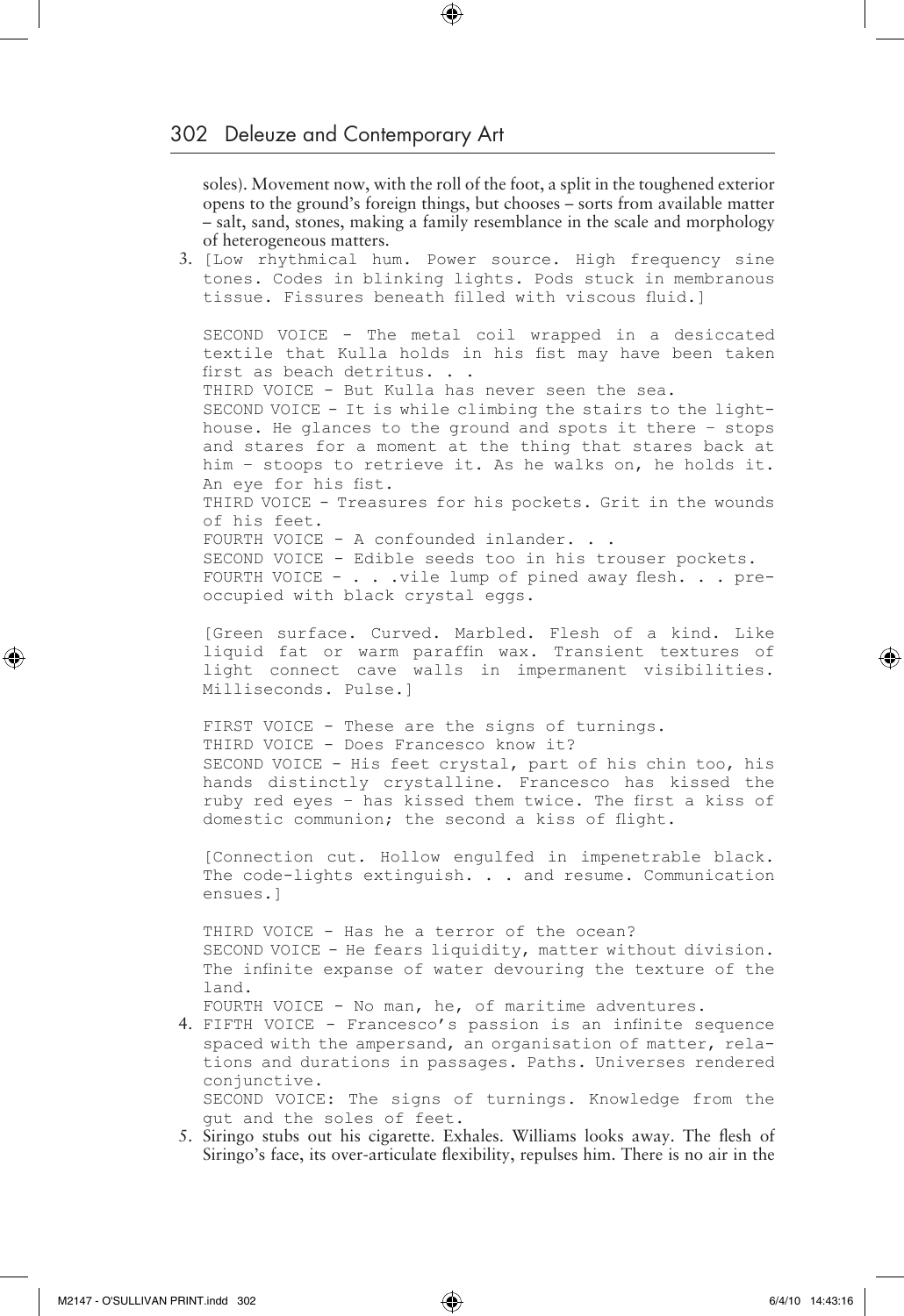room. This heat clings to the body. He feels his own skin tighten, thin plastic film wrapped around skeletal physique. No flesh no fat. Light will pass through – a yellowish tinge picked up from its surface. His hair is a mass of reedy strands; chin a patchwork of stubble.

 $\Theta$ 

 Siringo's pale tongue flicks across thin lips with a lizard's gesture. His skin too: a new dermatological complaint is barely disguised beneath moustache. The dry sands of the desert are advancing. How long, Williams wonders, before both are afflicted?

 The ox blood coloured ash tray on the desk needs to be emptied. Siringo directs a sly gaze towards his colleague, provoking Williams to voice his distaste. He scratches his head, sweeps the flakes of dried scalp off the desk's shiny surface and leans back, gripping the buckle of his belt. Beneath Siringo's shirt, the damp spread of a flaccid gut.

 Williams stands in the corner, an extended tangle of bones, arachnoid limbs. 'There's something uncanny about the boy, something about his eyes.' Williams gazes vacantly at the boxes. 'His eyes are too large, the jerk of their movements disturbing.'

 Siringo's attention returns to the folders. He has said little, but the facts are about to be exposed. Exhaling a plume of smoke, he lifts the recording device towards his mouth, lets it rest on his chin. He presses the record and play buttons, clears his throat. Though Wiliams doesn't move, with the click of the device, his attention is alerted. The tape rolls. Siringo lifts the document from the desk, clears his throat and begins to read:

*'As new words appear the voice emanating from Galls' larynx: 1. fades out; 2. repeats the sequences. In the latter case does the superimposition of prosodies and rhythms create polyvocality (interacting loops)? How does Galls experience this polyvocality as both displacing and intriguing? The vocal split can be explained as a case of acute diplophonia induced by a differential tension of the vocal folds (caused by a cyst or nodule), an archeology of records indicates that the sensation has at an early stage mutated into an entirely distinct experience of two unsynchronised voices. The split voice thus appears to have its reference points partly outside of Galls himself. An "external agent" might be cited, an agent reverberating within him. The preoccupation with sensations of physical "dissolution" seems to support such a thesis. A psychopathology might thus be constructed from the available material; the dissolution of subjective territory opens up to a fugal reconstitution of different subjectification processes involving a play with and between a range of external objects that come to function as signs, incorporated into the construction of a fragmented, polymorphous subjective territory – a territory originating in this initial diplophonic sensation.'*

 He pauses, stops the tape, rewinds, plays the recording back, then pulls his notebook towards him:

*Tape 3, section one: Addendum: Check references in archive (Galls): 'this iron curtain separating the subject from the object'; 'universe speech', 'matter speech', 'other speech', 'outside speech', 'stone speech'. ALSO: A drawing of a bird with large diamond-shaped eyes protruding from its head, each of which contains meticulously drawn internal structures – like divisions within the consistent matter of a coloured gemstone.*

 Williams feels another interrogative glance from Siringo; measures his lack of response with care.

FIFTH VOICE – Listen: the universe speaks these shifting fractals, infinite phonetic possibilities: ALLOPOIETIC & FRACTAL 'I' - TO TAKE ONE'S PARTS AND COMPONENTS FROM OUTSIDE ONESELF. . .

M2147 - O'SULLIVAN PRINT.indd 303 6/4/10 14:43:16

⊕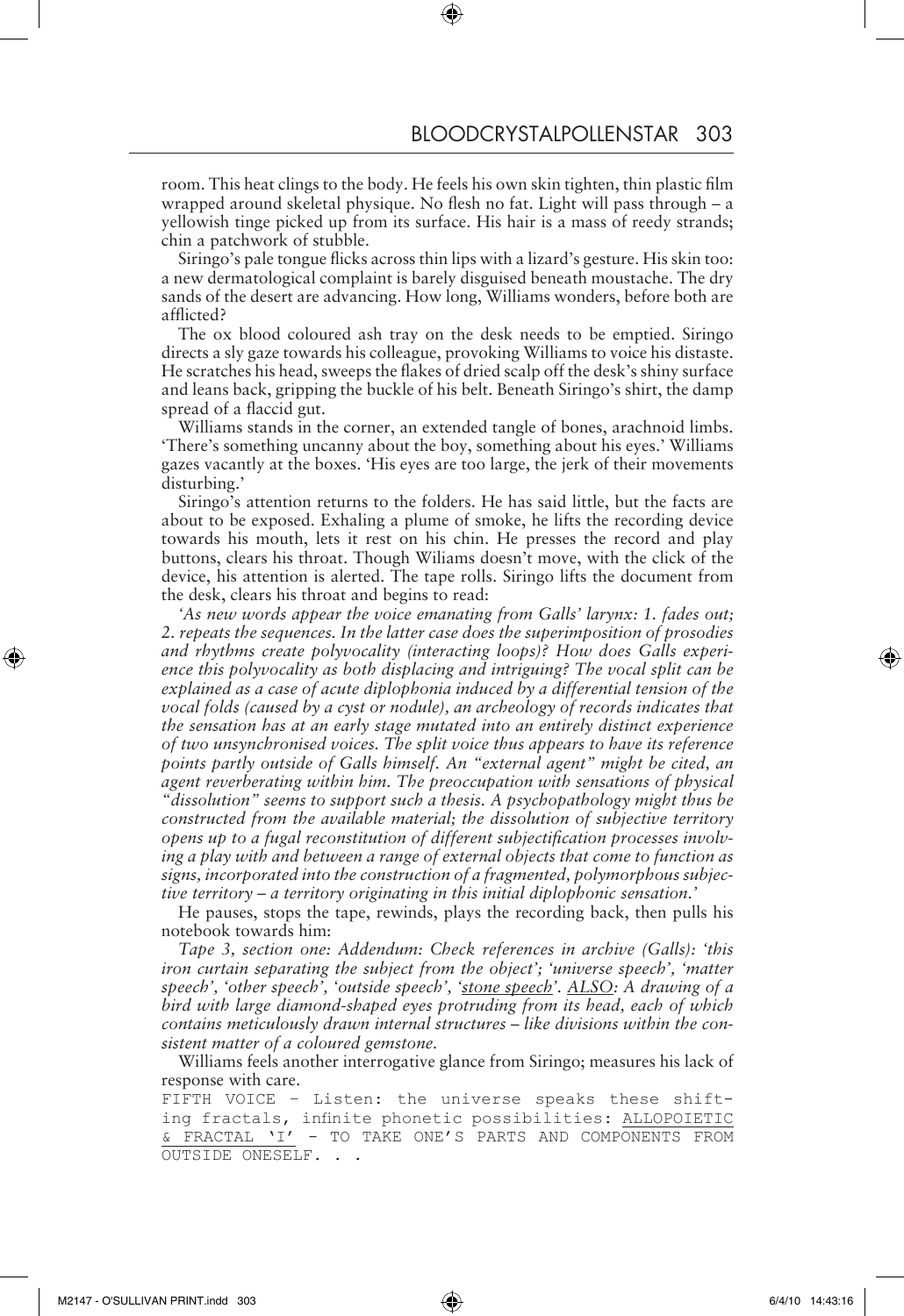6. . . . From an undisclosed vantage point. Inside? Outside? Something begins to vibrate. This entity, that entity. An impersonal third. Not to replicate or represent the sensations of voice splitting, but writing from mutagenetic ground.

SIXTH VOICE – Use of ellipses – infinities with meat on both sides. Chemically induced hysteria, the rant & the scroll.

 From whence this echo? Siringo's monotonous dictation duplicates, triplicates, coming now from three corners, but audible as if through a hum from within Williams' own chest cavity?

 With a sigh, Siringo peers at several scraps of paper stuck to the cover of a beige cardboard folder titled 'Recovered fragments'.

*Difficulty: at the end of each session Galls cannot recollect particular paths between words and phrases. The infinite impossibilities of writing.*

THIRD VOICE - The scratching of the pen, a monstrous noise. The mechanics of the hand a draining effort, the voice fleeting outside of what can be inscribed. Fever dreams. To have no language, no loss, no lack.

 There's something in the air. Williams hears an echo, feels the sound as a resonance.

Siringo: 'To have no language?'

SECOND VOICE – To have no language. Such would be a masterful advantage. An intimate ally in the sound. All attention must be directed at the repetitions. From an uncertain border. 'Limits are what we're inside of (liminal)', Galls has written.

'Ok, Galls' recordings, one through to seven', Siringo's tone is tired.

'Let's start from the beginning, transcribe them.' Reciting now:

*'This is where we're at. No distinct shifts can be discerned. The material has been subjected to several analyses, all of which conclude that there is on the tape only one voice, clearly identifiable: my own.'*

 He pauses and looks up. The light in the room has shifted. A narrow triangle of shadow gives Williams a place to stand. Siringo tries a different approach, addresses Williams directly. 'The printed and typed page contain what appears to be arbitrary letter combinations, do they not?' With a mute gesture, Williams lowers his head. Siringo, clenches his teeth, continues:

'Still, the fact that Galls records his sessions, remains significant. . .'. he hears the lack of conviction in his own voice. . . 'so the question might be: What exactly is Galls' relationship to the technological reproduction?'

 Siringo takes his fur felt Stetson Boss of the Plains hat and fans himself gently, returns his attention to a passage in Galls' own handwriting:

*Sit down. Close eyes. Strike keys. This interface the site of multiple rhythms: fingers against keys, resistance offered, movement of pedals, metal on metal music, the ink forced into the fibres. The paper ripped from the roller. A sheet sodden with red ink. Ink on the fingers. Hold the paper to the light, Drop it to the floor. Clean digits with spittle. Transfer ink residue from finger to tongue. With tongue, explore the mouth's internal cavities. Words on the gums. A slap of the face to begin again. This violence. When entirely comfortable, repeat twice on inhalation, twice on exhalation*.

7. 'Williams!' Siringo shouts, but no reply. Again. 'Williams!' Silence. He stands up, puts his cigarettes in his shirt pocket, walks into the hallway, another attempt: 'Williams!' Outside on the veranda Williams is squatting, his arms limp

M2147 - O'SULLIVAN PRINT.indd 304 **6/4/10 14:43:16** 

⊕

⊕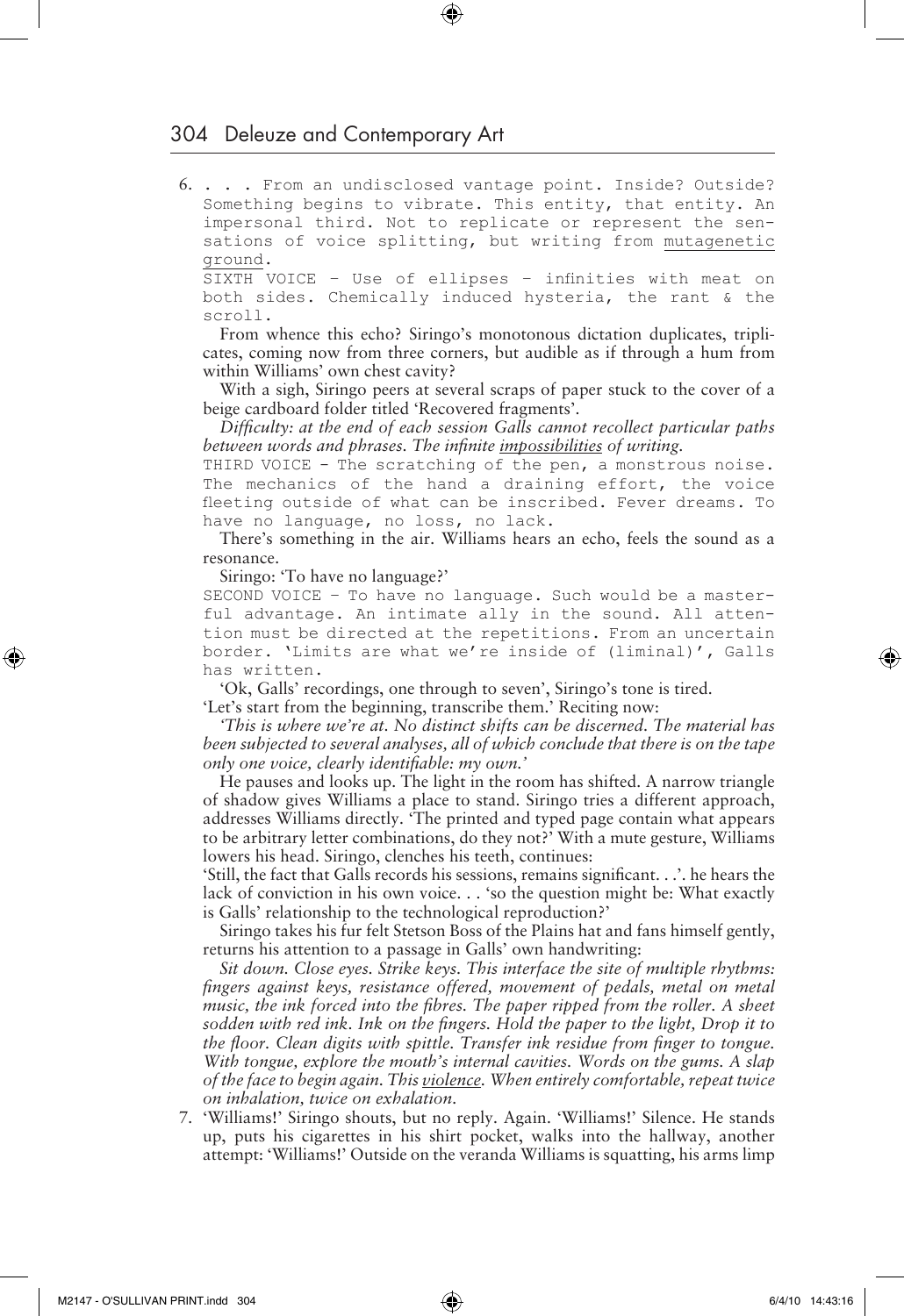| appendages, staring into the barren expanse. 'Williams!' He prods him with the<br>copper tip of his boot. Williams lurches forward, tumbles down the steps and<br>lands in a cloud of yellow dust. |
|----------------------------------------------------------------------------------------------------------------------------------------------------------------------------------------------------|
| FIRST VOICE - A heap of bones. A body made up of                                                                                                                                                   |
| fractures.<br>'The folder labelled CARTOGRAPHIES. Fetch it from the basement.                                                                                                                      |
| Quickly.' But hesitating for a moment, Williams' attention is drawn by the dark                                                                                                                    |
| space beneath the veranda. He peers into it, in his mind still an impression of                                                                                                                    |
| the landscape persists. Sheltered here, in the lee of the wind it is more devoid of                                                                                                                |
| life still; grey with the inexorable dust that filters through the boards as Siringo                                                                                                               |

 $\Theta$ 

stamps his weight back and forth. SECOND VOICE – He is attracted to the cavity, feels the attraction in his bones.

 Siringo curses his luck. Is William's mood boredom or lack of incentive? Is it something more? Something methodical?

 Williams appears with the folder. Siringo scans the several sketches and the written remarks of an unnamed observer:

*Galls is developing a series of arbitrary chains of association with extensive meta-commentary (allusions and analogies; sequences of metaphors; links, paths and passages between different words; geographical references; citations from literature, philosophy, theology, tangents to scientific fields). The remarks in the margins are something short of explanatory. They situate Galls as biographical subject in relation to chains of associations. Various problems to do with poetics, the practice of writing, as well as with personal data are woven into the passages and paths between different words, interspersed with exclamation.*

8. THIRD VOICE – Gradually, our subject is building a procedure like that of Le Blek's.

FIRST VOICE - His attention will be given increasingly to the moving image of his thought, that turns itself insideout in the space in front of him, the common objects of his world refracted through its inverting form.

9. SECOND VOICE - Here again, a refraction of his<br>thought through the material conditions. material conditions. FIFTH VOICE - The moon in black water. The lights on the surface. A universe divided in two, one a displaced mirror of the other. A crystalliferous aspect. . .

[Glimmer. Diamondheads. Optical probes penetrate the cavity of the infested rock surface. Communication passes in networks.]

. . . to pass through crystal velvet black. Light shock, numb, lost to all sensation, breath lost in cushioned paralysis.

FIRST VOICE - Entirely aware of his being a profoundly naked surface. He reaches the air and the world above and feels his pores ripped open by the cold, the salt. It is a correspondence between the physical and psychological sense of his dissolution. . .

[Environment collapsed into its own folds. Atrophy. Organic life; annihilated from inside itself.]

M2147 - O'SULLIVAN PRINT.indd 305 6/4/10 14:43:16

⊕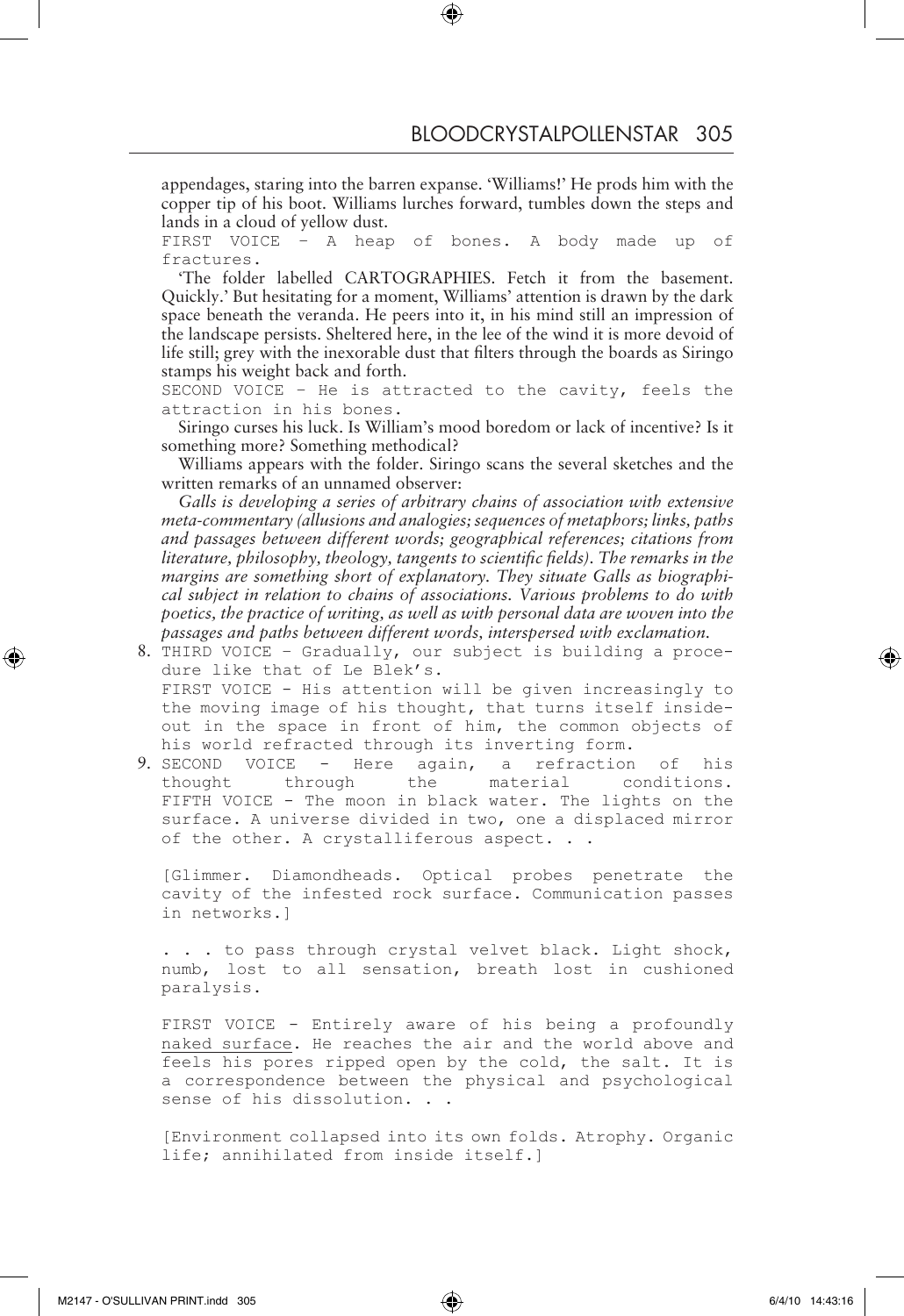. . . Williams will inherit the image, although he knows not from where it comes. . .

```
THIRD VOICE - From the wall of Le Blek's room?
```
FIRST VOICE - . . . squatting low, gazing out through the bars of a balustrade, he has felt himself to be below the surface but with grace to remain, while he is sustained as if by bottled air.

10. Siringo dictates from the text into his tape recorder, his voice hoarse:

 'It is clear from the documents studied that during his "lapses", Le Blek is subject to a series of "apparitions", images appearing before him in increasingly rapid succession until he can see only flickering light – an "abstract stroboscope". See, for instance, the numerous pages of sketches and drawings in the folder entitled EXPERIMENTS.'

11. Now walking in circles, kicking up sand and dust, inexplicable images appear before Siringo: A bird with large eyes of a crystalline quality, a line drawing of a thin female figure, her hands clutching her abdomen; head disproportionately large containing crystalline blocks and complex fractal structures; a fine, milkwhite shroud of powder snow; recurring drawings of black eggs; ruptures in the shells, escaping matter, this also crystalline; one side egg, one side crystal. With a wave of the arm he banishes the pictures, reads aloud – shouts to block their return:

*'This relationship with ordinary objects transformed. Stones, rocks, eggs. Semiological contents and expressions?'*

 Williams does not look up. He is sitting with his legs folded awkwardly beneath him on the porch counting and categorising the objects in his collection: stones, a feather, a bone – all these found nearby. The thought on his mind: THIS IS A FERTILE GROUND. Meanwhile Siringo circles, his recitation increasingly agitated:

*'Worlds become abundant with signs, each carrying potential to alter the most intimate aspects of what is perceived as destiny.'*

12. FIFTH VOICE - Psychopathology. Obsession with crystalline forms - a passage towards haematological mutation? Blood's become crystalline from contact with crystalliferous aspect.

SECOND VOICE - And the granular matter sorted and classified by Kulla's walking and Kulla's wound appears now for Le Blek in the form of the star. Star and pollen grain.

[Exteriorities appearing in patches. Hollows plied open.]

THIRD VOICE - Cosmic star matter, apprehension. Can star's arms seize pollen grains?

FIRST VOICE - The system is plied open, its mutagenetic potential rendered with infinite variation.

13. Exasperated now, thrusting a sheet in front of Williams' face, Siringo implores:

 'There's something about the notion of the blood-object. . .'. Pause. 'And the way it is retained in his oral cavity. . .'. He reads it aloud, with deliberation:

*'Nt. Psychopathology. Obsession with crystalline forms – a passage towards haematological mutation? Blood's become crystalline from contact with crystalliferous aspect.'*

⊕

⊕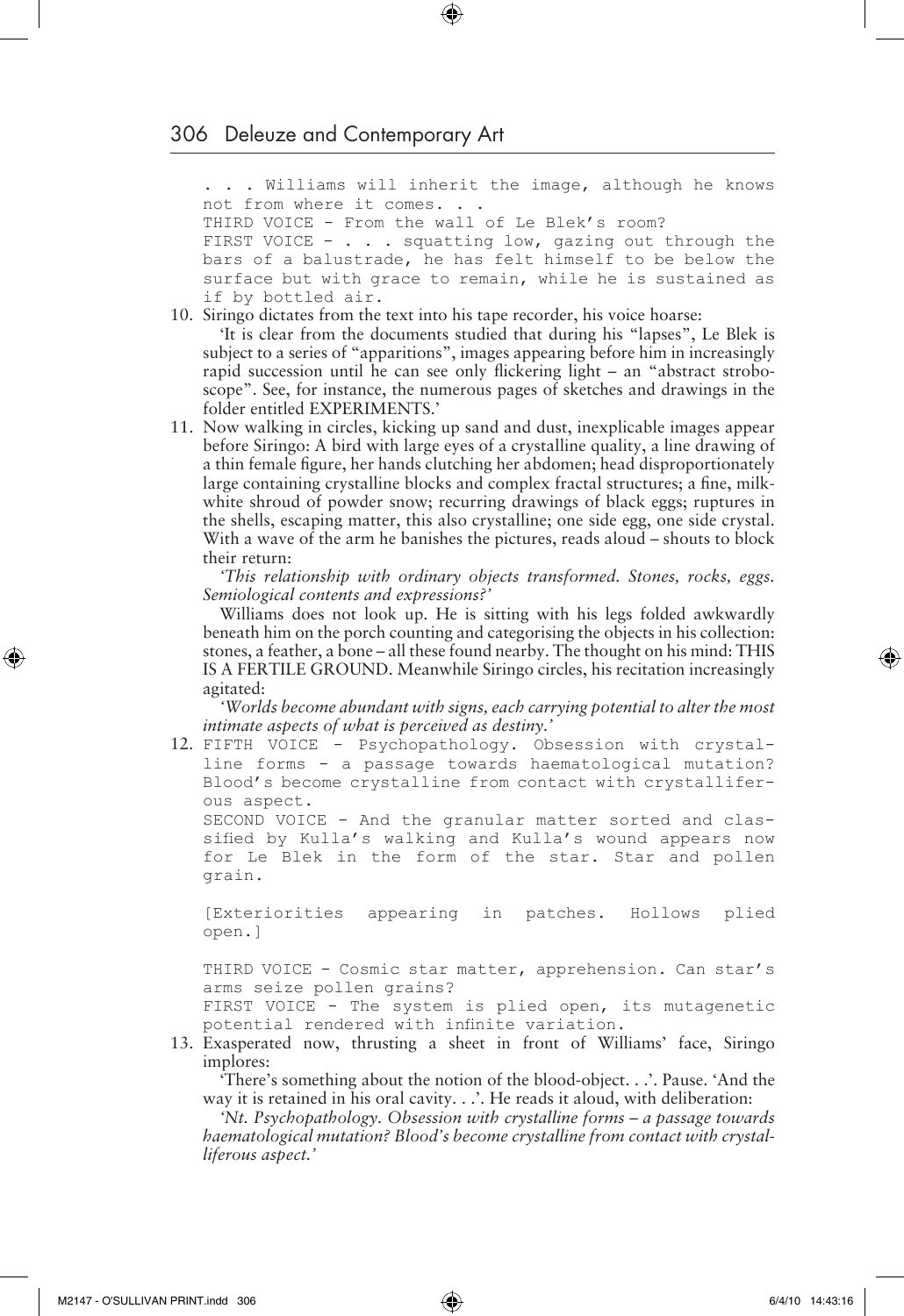Then to his astonishment, Williams speaks, completes the sequence, reciting in a voice as placid as the view:

 $\Theta$ 

*'Nt. pollen grains appear in star, in cloth; cosmic star matter; apprehension – star-arms seize pollen grains, a system plied open; its mutagenetic potential of infinite variation. . .'.*

14. *'*. . . *Mode of Locomotion (Forensic Reconstruction): Conduct an investigation of terrain. Ample evidence of his presence: DNA from blood, urine, faeces. Plot movements of smaller stones.'*

SECOND VOICE – Plot movements of smaller stones. Draw up map. Reconstruction shows his difficulties. Due to a wound. . .

*'. . . due to a wound, forward movement requires right leg to be held at angle from body. Quadriceps spasm uncontrollably – this again rendering movement impossible, the body's surface contact with stones increases. He moves forward supporting himself with his two arms and his left leg, keeping his right*  leg straight, stretched back and to the right with his toes against the ground *for support and balance. Then first moves his arms forward using his left leg and right foot as support, then left leg forward supported by arms and his right*  foot, after which he drags his right leg along with him, ending up in original *position.'*

THIRD VOICE - Why did Le Blek not try to make a provisional crutch from available driftwood?

Staring at his things, Williams speaks the answer to a missing question:

 'Le Blek considers the wound yet another "sign" opening up to a series of precise passages. He takes closeness to the stones as datum for the developing method – use of found timber would constitute a "false sign". "We are", he has written, "no longer concerned with the realm of volition or reflection, but with a process of differentiation by which he has been *naturalised* with the stones".'

15. SECOND VOICE - An inventory of all that can be found in the bunker corresponds now to the collection assembled on the grey, sun-bleached boards: traces of animal faeces, a dead bird, egg shells, a metal coil – a radio component resembling an eye wrapped in a fragment of cloth and stored in a cavity in the bunker wall.

[Sequence. Dead lands. Deterioration outwards from the site. Desert rendered emaciated. Merely a thin membrane of sand and parched, burnt matter enfolding the stages where new matter emerges.]

THIRD VOICE - And meanwhile, your colleague stares at the written document and the words blur into abstract marks. FIRST VOICE – Williams, clean the items of your collection with a toothbrush; polish them with turtle wax.

WILLIAMS – I will polish them with turtle wax.

SECOND VOICE - The desert seems somehow more like a desert now. It's intrinsic quality intensified. What was already dead seems more dead.

 Back inside, in the room designated as his office, Siringo surveys the books, reads the titles of the volumes aloud: '*Mammal Burrows*; *The Anxiety of the Scurriers*; *Forehead as Hammering Tool*; *The Wind in The Micro-tunnels*; *The Confounded Entrance and Other Stories*; *Outside in the Inside* and its companion volume; *Dealing with Small Fry, Troubling Sounds and Their Origins*;

⊕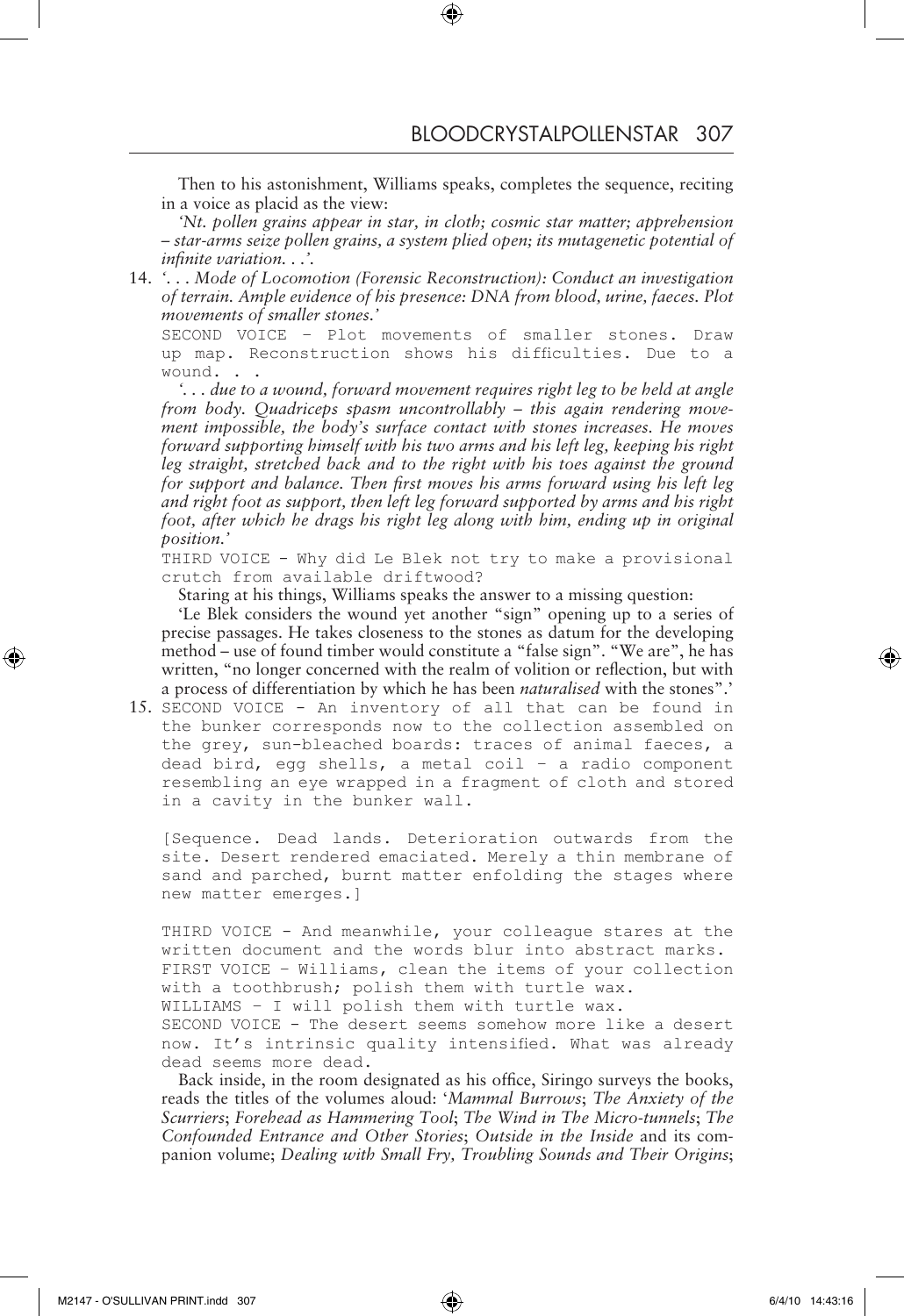*Fear of the Larger Beast; The Collapse*; *Mud on the Claws – Mud on the Snout.*'

16. FOURTH VOICE – Vile lump of pined away flesh. 'Or'? 'And?' One or the other? Both? El Topo's passion, an either-or; Francesco's, infinite sequences of &s, universes rendered conjunctive. . .

[Diamondheads. Hard surfaces protrude from pod-membranes. Yellow dust mixes with sand mixes with yellow dust.]

17. Deep in the fortified basement, Siringo has bolted the inner door. Folders, boxes, envelopes and documents lie spread in front of him. Several notebooks open at once, pen in one hand, tape recorder in the other, he reads and records:

*'A watch tower has been constructed. For what form of observation? To monitor what activity?. Boards are suspended between the legs of the structure. (Seats?) Cigarette butts, beer cans, other discarded items, are left beneath the boards. Was the tower constructed before or after the abandonment of the blockhouse? To what desires does it testify, to what impending disaster? To what survey and what frontline? To what discipline and what destiny?'*

18. Siringo gathers what he can from the office and carries the laden box into the basement. He will lock himself in, even if there is no need. Williams has been missing for days. Aloud to himself: 'There's some sort of animal living in the bunker.' He chooses at random, but the account provided by the documents seems less and less to be of remote events: it is of these conditions into which he, himself, is being drawn. What is the time of day? With no natural light, he cannot tell. And the temperature is as stable as the dim brightness from his solitary bulb. He pulls his collar tight. Back to work. Pelt. Pelt? He flicks through one of the notebooks:

*'Nt. Presented first with conventional purpose of insulation. Pelt now appears to have been taken for another reason – to invoke animal sensitivity. Hair filaments as sense organs. Issue unresolved.'*

19. THIRD VOICE - Exposed, concaved, porous substrate of interior bone face?

SECOND VOICE - Or what is spotted here is chipped bone in the scull.

FOURTH VOICE – 'Or, or, or?'

SECOND VOICE - And. . . and intuited from the body's choreography, the now lost partitions of the prophet's cranial cavity. The internal space reduced to homogenised volume - solid volume simplified through motion of agents of abrasion. THIRD VOICE - The pebbles? WILLIAMS - The pebbles.

[Zone: bordered on all sides but expanding. Enter solid mass of bone. Unwrapped now. Virtual archeologies intertwined. Connections tweaked, shifts in pitch.]

FIRST VOICE - Bits of scull broken off, ground to dust by pebble motion. And the dust gathers in a pattern further indicating the inner absence. While their motion is too quick for viewing there is a rhythm in the pebbles' circulation.

WILLIAMS - Here is the hodology.

⊕

⊕